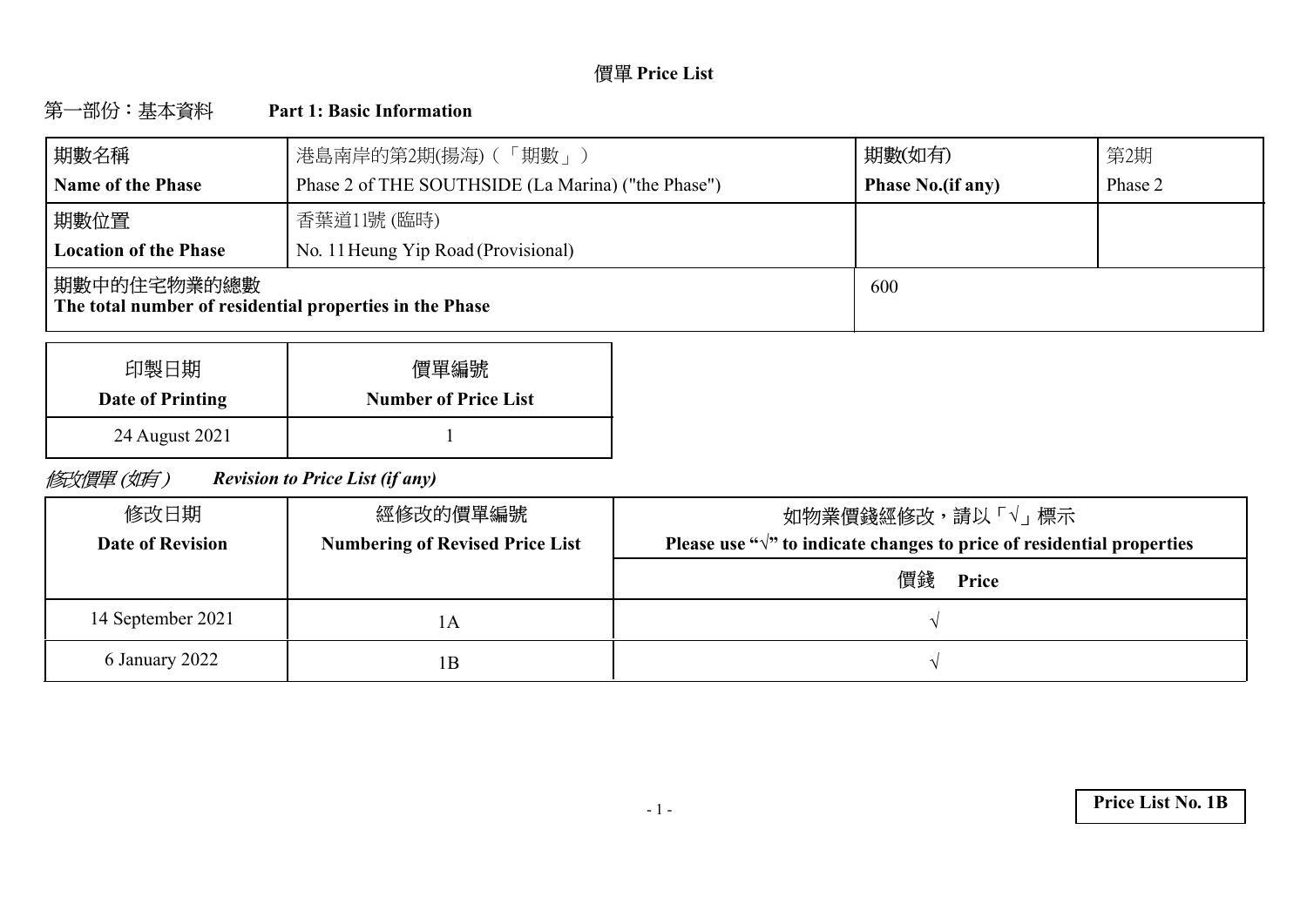# **Part 2: Information on Area and Price**

|                            | 物業的描述<br><b>Description of Residential</b><br><b>Property</b> |             | 實用面積<br>(包括露台,工作平台及陽台(如有))<br>平方米(平方呎)<br>Saleable Area<br>(including balcony, utility platform and | 售價<br>(元)<br>Price<br>(S) | 實用面積<br>每平方米/呎售價<br>元,每平方米<br>(元,每平方呎)<br><b>Unit Rate of</b> |                                            |                          |                          |                          | 其他指明項目的面積 (不計算入實用面積)<br>Area of other specified items (Not included in the Saleable Area)<br>平方米(平方呎)<br>sq. metre (sq. ft.) |                          |            |                          |                           |                          |
|----------------------------|---------------------------------------------------------------|-------------|-----------------------------------------------------------------------------------------------------|---------------------------|---------------------------------------------------------------|--------------------------------------------|--------------------------|--------------------------|--------------------------|------------------------------------------------------------------------------------------------------------------------------|--------------------------|------------|--------------------------|---------------------------|--------------------------|
| 大廈名稱<br><b>Block Name</b>  | 樓層<br>Floor                                                   | 單位<br>Unit  | verandah, if any)<br>sq. metre (sq. ft.)                                                            |                           | <b>Saleable Area</b><br>\$ per sq. metre<br>(S per sq. ft.)   | 空調機房<br>Air-<br>conditioning<br>plant room | 窗台<br>Bay<br>window      | 閣樓<br>Cock-<br>loft      | 平台<br>Flat<br>roof       | 花園<br>Garden                                                                                                                 | 停車位<br>Parking<br>space  | 天台<br>Roof | 梯屋<br>Stair-<br>hood     | 前庭<br><b>Terrace Yard</b> | 庭院                       |
| 第1座 (1A)<br>Tower $1$ (1A) | 23                                                            | E           | 46.113 (496)<br>露台 Balcony:1.994 (21);<br>工作平台 Utility Platform:1.500 (16)                          | 20,170,000                | 437,404<br>(40,665)                                           | --                                         |                          | $-$                      |                          | $-$                                                                                                                          |                          |            |                          | $\overline{\phantom{a}}$  | $\overline{\phantom{a}}$ |
| 第1座 (1A)<br>Tower $1(1A)$  | 22                                                            | ${\bf E}$   | 46.113 (496)<br>露台 Balcony:1.994 (21);<br>工作平台 Utility Platform:1.500 (16)                          | 20,110,000                | 436,103<br>(40, 544)                                          | $-$                                        | $\overline{\phantom{a}}$ | $\overline{\phantom{a}}$ | $\overline{\phantom{a}}$ | $-$                                                                                                                          | $\overline{\phantom{a}}$ |            |                          | $\overline{\phantom{a}}$  | $\overline{\phantom{a}}$ |
| 第1座 (1A)<br>Tower $1(1A)$  | 21                                                            | $\mathbf E$ | 46.113 (496)<br>露台 Balcony:1.994 (21);<br>工作平台 Utility Platform:1.500 (16)                          | 20,050,000                | 434,801<br>(40, 423)                                          | --                                         |                          | $\overline{a}$           |                          | $-$                                                                                                                          | $\overline{a}$           |            |                          | $\overline{\phantom{a}}$  |                          |
| 第1座 (1A)<br>Tower $1(1A)$  | 20                                                            | $\mathbf E$ | 46.181 (497)<br>露台 Balcony:1.994 (21);<br>工作平台 Utility Platform:1.500 (16)                          | 19,990,000                | 432,862<br>(40,221)                                           | $-$                                        | $\overline{\phantom{a}}$ | $-$                      | $\overline{a}$           | $-$                                                                                                                          | $\overline{\phantom{a}}$ |            | $\overline{\phantom{a}}$ | $\overline{\phantom{a}}$  | $\overline{\phantom{a}}$ |
| 第1座 (1A)<br>Tower $1$ (1A) | 19                                                            | E           | 46.181 (497)<br>露台 Balcony:1.994 (21);<br>工作平台 Utility Platform:1.500 (16)                          | 19,930,000                | 431,563<br>(40, 101)                                          | --                                         | $\overline{a}$           | $\overline{\phantom{a}}$ |                          |                                                                                                                              | $\overline{\phantom{a}}$ |            |                          | $\overline{\phantom{a}}$  | $\overline{\phantom{a}}$ |
| 第1座 (1A)<br>Tower $1(1A)$  | 18                                                            | E           | 46.181 (497)<br>露台 Balcony:1.994 (21);<br>工作平台 Utility Platform:1.500 (16)                          | 19,930,000                | 431,563<br>(40, 101)                                          | $-$                                        | $\overline{a}$           | $-$                      |                          |                                                                                                                              |                          |            |                          | $\overline{\phantom{a}}$  |                          |
| 第1座 (1A)<br>Tower $1$ (1A) | 17                                                            | E           | 46.181 (497)<br>露台 Balcony:1.994 (21);<br>工作平台 Utility Platform:1.500 (16)                          | 19,811,000                | 428,986<br>(39, 861)                                          | --                                         |                          | $-$                      |                          | --                                                                                                                           | $\overline{a}$           |            |                          | $\overline{\phantom{a}}$  |                          |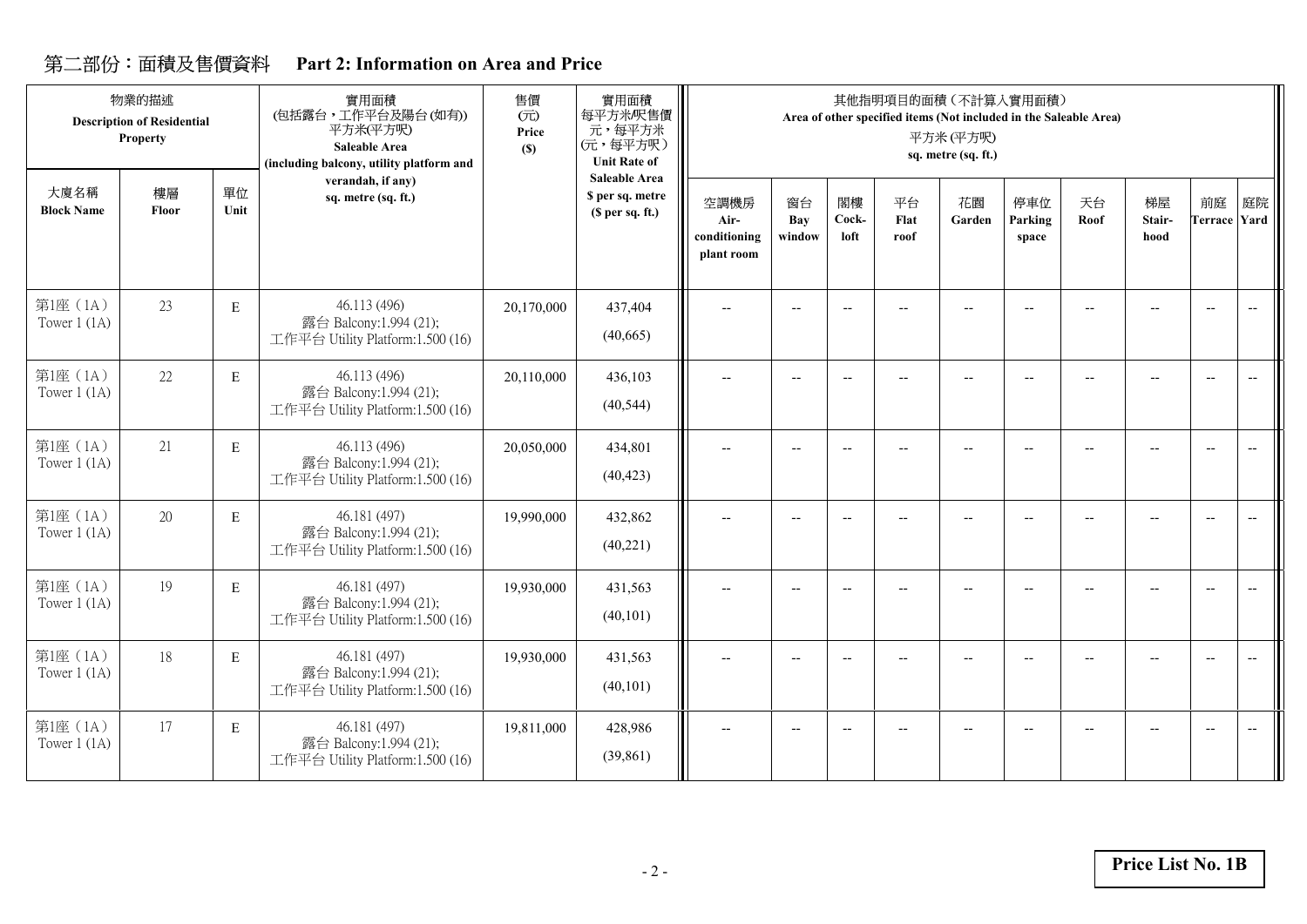|                            | 物業的描述<br><b>Description of Residential</b><br>Property |             | 實用面積<br>(包括露台,工作平台及陽台(如有))<br>平方米(平方呎)<br>Saleable Area<br>(including balcony, utility platform and | 售價<br>(元)<br>Price<br>(S) | 實用面積<br>每平方米/呎售價<br>元,每平方米<br>(元,每平方呎)<br><b>Unit Rate of</b>          |                                            |                          |                          |                          | 其他指明項目的面積 (不計算入實用面積)<br>Area of other specified items (Not included in the Saleable Area)<br>平方米(平方呎)<br>sq. metre (sq. ft.) |                          |                |                          |                           |                          |
|----------------------------|--------------------------------------------------------|-------------|-----------------------------------------------------------------------------------------------------|---------------------------|------------------------------------------------------------------------|--------------------------------------------|--------------------------|--------------------------|--------------------------|------------------------------------------------------------------------------------------------------------------------------|--------------------------|----------------|--------------------------|---------------------------|--------------------------|
| 大廈名稱<br><b>Block Name</b>  | 樓層<br>Floor                                            | 單位<br>Unit  | verandah, if any)<br>sq. metre (sq. ft.)                                                            |                           | <b>Saleable Area</b><br>\$ per sq. metre<br>(S <sub>per</sub> sq. ft.) | 空調機房<br>Air-<br>conditioning<br>plant room | 窗台<br>Bay<br>window      | 閣樓<br>Cock-<br>loft      | 平台<br>Flat<br>roof       | 花園<br>Garden                                                                                                                 | 停車位<br>Parking<br>space  | 天台<br>Roof     | 梯屋<br>Stair-<br>hood     | 前庭<br><b>Terrace Yard</b> | 庭院                       |
| 第1座 (1A)<br>Tower $1$ (1A) | 16                                                     | $\mathbf E$ | 46.181 (497)<br>露台 Balcony:1.994 (21);<br>工作平台 Utility Platform:1.500 (16)                          | 19,751,000                | 427,687<br>(39,740)                                                    |                                            |                          | $\overline{a}$           |                          |                                                                                                                              |                          |                |                          | $\overline{a}$            | $\overline{\phantom{a}}$ |
| 第1座 (1A)<br>Tower $1$ (1A) | 15                                                     | $\mathbf E$ | 46.181 (497)<br>露台 Balcony:1.994 (21);<br>工作平台 Utility Platform:1.500 (16)                          | 19,694,000                | 426,452<br>(39,626)                                                    | $\overline{\phantom{a}}$                   | $\overline{\phantom{a}}$ | $\overline{a}$           | $\overline{a}$           | $\overline{\phantom{m}}$                                                                                                     | $-$                      |                | $\overline{a}$           | $-$                       |                          |
| 第1座 (1A)<br>Tower $1$ (1A) | 12                                                     | $\mathbf E$ | 46.181 (497)<br>露台 Balcony:1.994 (21);<br>工作平台 Utility Platform:1.500 (16)                          | 19,635,000                | 425,175<br>(39,507)                                                    |                                            | $\overline{\phantom{a}}$ | $-$                      | $-$                      | $-$                                                                                                                          |                          |                | $\overline{\phantom{a}}$ | $\overline{\phantom{a}}$  |                          |
| 第1座 (1A)<br>Tower $1(1A)$  | 11                                                     | $\mathbf E$ | 46.181 (497)<br>露台 Balcony:1.994 (21);<br>工作平台 Utility Platform:1.500 (16)                          | 19,576,000                | 423,897<br>(39, 388)                                                   | $-$                                        | $\overline{\phantom{a}}$ | $\overline{\phantom{a}}$ | $\overline{\phantom{a}}$ | $-$                                                                                                                          | $\overline{\phantom{a}}$ | $\overline{a}$ | --                       | $-$                       | $\overline{\phantom{m}}$ |
| 第1座 (1A)<br>Tower $1(1A)$  | 10                                                     | $\mathbf E$ | 46.181 (497)<br>露台 Balcony:1.994 (21);<br>工作平台 Utility Platform:1.500 (16)                          | 19,518,000                | 422,641<br>(39, 272)                                                   | $\sim$                                     | $\overline{a}$           | $\overline{a}$           | $\overline{a}$           | $\overline{\phantom{a}}$                                                                                                     | $\overline{a}$           |                | $\overline{a}$           | $\overline{\phantom{a}}$  | $\overline{\phantom{a}}$ |
| 第1座 (1A)<br>Tower $1(1A)$  | $8\,$                                                  | E           | 46.181 (497)<br>露台 Balcony:1.994 (21);<br>工作平台 Utility Platform:1.500 (16)                          | 19,459,000                | 421,364<br>(39, 153)                                                   | $\overline{\phantom{a}}$                   | $\overline{a}$           | $-$                      |                          | $-$                                                                                                                          | $-$                      | $-$            | $\overline{a}$           | $\overline{\phantom{a}}$  | $\sim$                   |
| 第1座 (1A)<br>Tower $1$ (1A) | $\overline{7}$                                         | E           | 46.181 (497)<br>露台 Balcony:1.994 (21);<br>工作平台 Utility Platform:1.500 (16)                          | 19,343,000                | 418,852<br>(38,920)                                                    |                                            |                          |                          |                          |                                                                                                                              |                          |                |                          | $\overline{\phantom{a}}$  | $\overline{\phantom{a}}$ |
| 第1座 (1A)<br>Tower $1$ (1A) | 6                                                      | $\mathbf E$ | 46.181 (497)<br>露台 Balcony:1.994 (21);<br>工作平台 Utility Platform:1.500 (16)                          | 19,286,000                | 417,618<br>(38, 805)                                                   | $\overline{\phantom{a}}$                   | $-$                      | $-$                      |                          | $\overline{a}$                                                                                                               | $-$                      |                | $-$                      | $-$                       | $\overline{\phantom{a}}$ |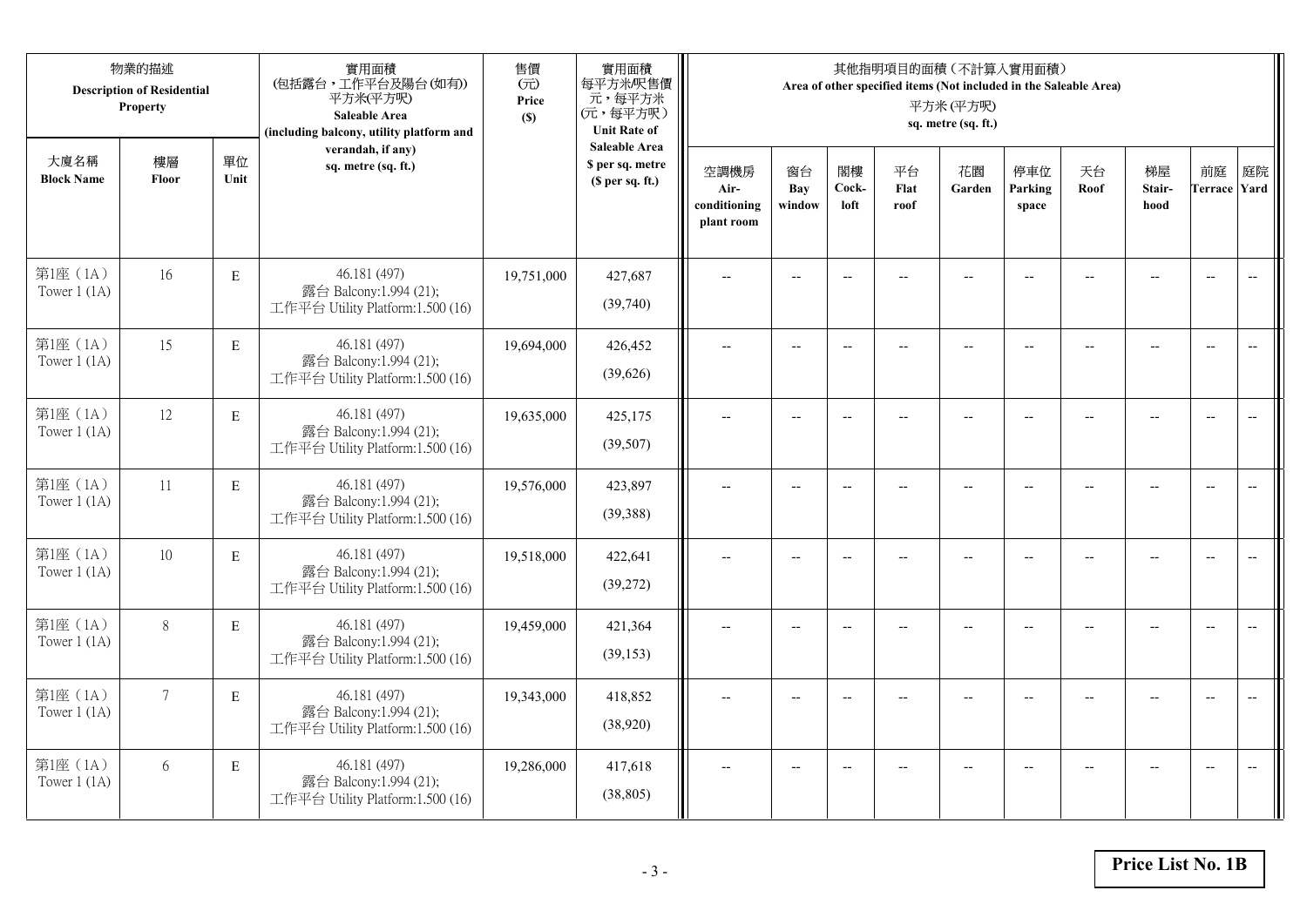|                            | 物業的描述<br><b>Description of Residential</b><br>Property |             | 實用面積<br>(包括露台,工作平台及陽台(如有))<br>平方米(平方呎)<br>Saleable Area<br>(including balcony, utility platform and | 售價<br>(元)<br>Price<br>(S) | 實用面積<br>每平方米/呎售價<br>元,每平方米<br>(元,每平方呎)<br><b>Unit Rate of</b>          |                                            |                          |                          |                          | 其他指明項目的面積 (不計算入實用面積)<br>Area of other specified items (Not included in the Saleable Area)<br>平方米(平方呎)<br>sq. metre (sq. ft.) |                          |                |                          |                           |                          |
|----------------------------|--------------------------------------------------------|-------------|-----------------------------------------------------------------------------------------------------|---------------------------|------------------------------------------------------------------------|--------------------------------------------|--------------------------|--------------------------|--------------------------|------------------------------------------------------------------------------------------------------------------------------|--------------------------|----------------|--------------------------|---------------------------|--------------------------|
| 大廈名稱<br><b>Block Name</b>  | 樓層<br>Floor                                            | 單位<br>Unit  | verandah, if any)<br>sq. metre (sq. ft.)                                                            |                           | <b>Saleable Area</b><br>\$ per sq. metre<br>(S <sub>per</sub> sq. ft.) | 空調機房<br>Air-<br>conditioning<br>plant room | 窗台<br>Bay<br>window      | 閣樓<br>Cock-<br>loft      | 平台<br>Flat<br>roof       | 花園<br>Garden                                                                                                                 | 停車位<br>Parking<br>space  | 天台<br>Roof     | 梯屋<br>Stair-<br>hood     | 前庭<br><b>Terrace Yard</b> | 庭院                       |
| 第1座 (1B)<br>Tower $1$ (1B) | 23                                                     | D           | 44.658 (481)<br>露台 Balcony:2.000 (22);<br>工作平台 Utility Platform:1.500 (16)                          | 18,581,000                | 416,073<br>(38,630)                                                    |                                            |                          | $\overline{a}$           |                          |                                                                                                                              |                          |                |                          | $\overline{a}$            | $\overline{\phantom{a}}$ |
| 第1座 (1B)<br>Tower $1$ (1B) | 23                                                     | $\mathbf E$ | 48.642 (524)<br>露台 Balcony:2.000 (22);<br>工作平台 Utility Platform:1.500 (16)                          | 20,353,000                | 418,424<br>(38, 842)                                                   | $\overline{\phantom{a}}$                   | $\overline{\phantom{a}}$ | $\overline{a}$           | $\overline{a}$           | $\overline{a}$                                                                                                               | $-$                      | $-$            | $\overline{a}$           | $-$                       | $\overline{\phantom{m}}$ |
| 第1座 (1B)<br>Tower $1$ (1B) | 22                                                     | D           | 44.658 (481)<br>露台 Balcony:2.000 (22);<br>工作平台 Utility Platform:1.500 (16)                          | 18,526,000                | 414,842<br>(38,516)                                                    |                                            | $\overline{\phantom{a}}$ | $-$                      | $-$                      | $-$                                                                                                                          | --                       |                | $\overline{\phantom{a}}$ | $\overline{\phantom{a}}$  |                          |
| 第1座 (1B)<br>Tower $1$ (1B) | 22                                                     | $\mathbf E$ | 48.642 (524)<br>露台 Balcony:2.000 (22);<br>工作平台 Utility Platform:1.500 (16)                          | 20,251,000                | 416,327<br>(38, 647)                                                   | $-$                                        | $\overline{\phantom{a}}$ | $\overline{\phantom{a}}$ | $\overline{\phantom{a}}$ | $-$                                                                                                                          | $\overline{\phantom{a}}$ | $\overline{a}$ | --                       | $-$                       | $\overline{\phantom{m}}$ |
| 第1座 (1B)<br>Tower $1(1B)$  | 21                                                     | ${\rm D}$   | 44.658 (481)<br>露台 Balcony:2.000 (22);<br>工作平台 Utility Platform:1.500 (16)                          | 18,470,000                | 413,588<br>(38, 399)                                                   | $\sim$                                     | $\overline{a}$           | $\overline{a}$           | $\overline{a}$           | $\overline{\phantom{a}}$                                                                                                     | $\overline{a}$           |                | $\overline{a}$           | $\overline{\phantom{a}}$  | $\overline{\phantom{a}}$ |
| 第1座 (1B)<br>Tower $1$ (1B) | 21                                                     | E           | 48.642 (524)<br>露台 Balcony:2.000 (22);<br>工作平台 Utility Platform:1.500 (16)                          | 19,953,000                | 410,201<br>(38,078)                                                    | $\overline{\phantom{a}}$                   | $\overline{a}$           | $\overline{\phantom{a}}$ |                          | $-$                                                                                                                          | $-$                      | $-$            | $\overline{a}$           | $\overline{\phantom{a}}$  | $\sim$                   |
| 第1座 (1B)<br>Tower $1(1B)$  | 20                                                     | D           | 44.658 (481)<br>露台 Balcony:2.000 (22);<br>工作平台 Utility Platform:1.500 (16)                          | 18,415,000                | 412,356<br>(38, 285)                                                   |                                            |                          |                          |                          |                                                                                                                              |                          |                |                          | $\overline{\phantom{a}}$  | $\overline{\phantom{a}}$ |
| 第1座 (1B)<br>Tower $1$ (1B) | 20                                                     | $\mathbf E$ | 48.571 (523)<br>露台 Balcony:2.000 (22);<br>工作平台 Utility Platform:1.500 (16)                          | 19,854,000                | 408,762<br>(37,962)                                                    | $\overline{\phantom{a}}$                   | $-$                      | $\overline{\phantom{a}}$ |                          | $\overline{a}$                                                                                                               | $-$                      |                | $-$                      | $-$                       | $\overline{\phantom{a}}$ |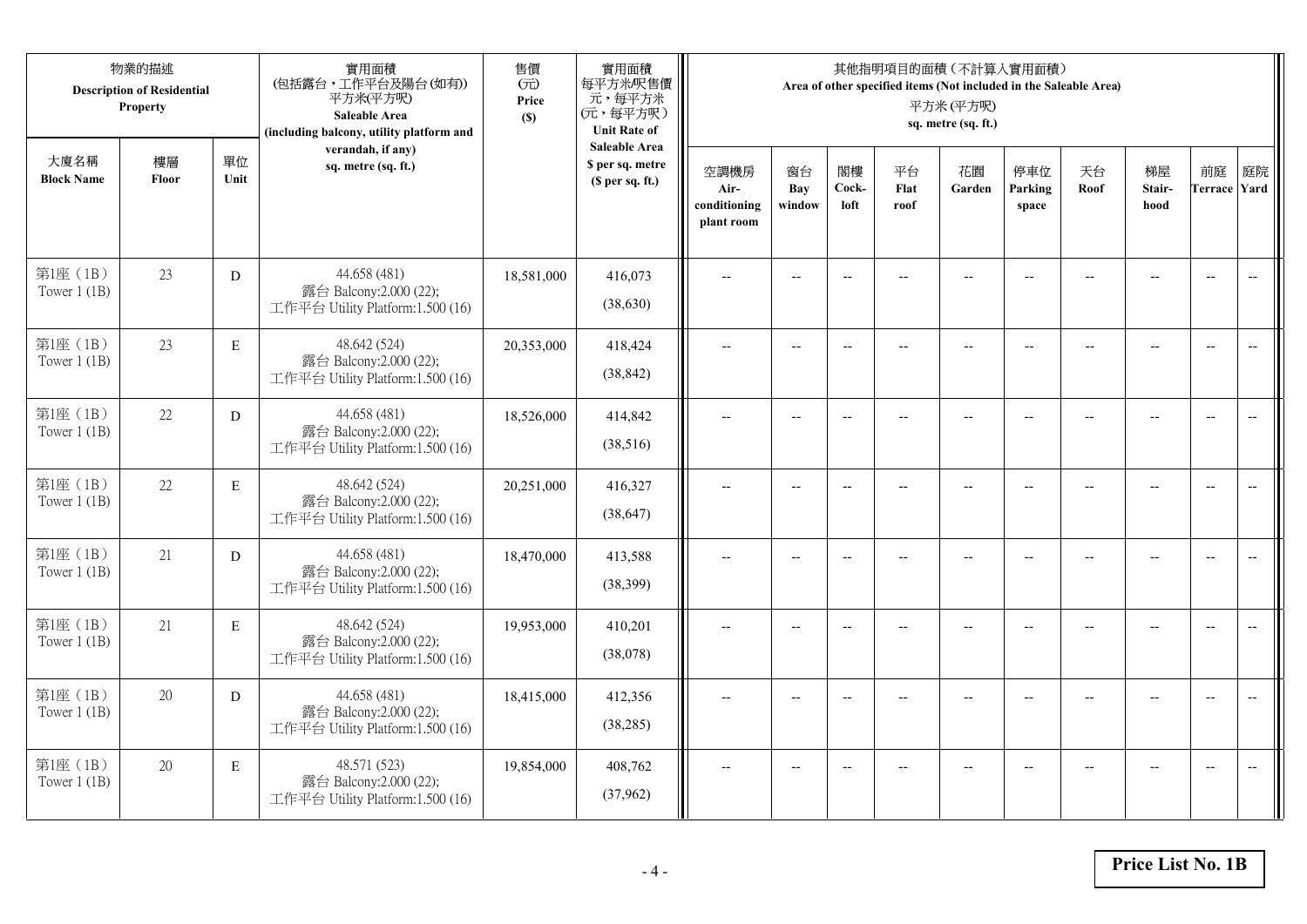|                            | 物業的描述<br><b>Description of Residential</b><br>Property |             | 實用面積<br>(包括露台,工作平台及陽台(如有))<br>平方米(平方呎)<br>Saleable Area<br>(including balcony, utility platform and | 售價<br>(元)<br>Price<br>(S) | 實用面積<br>每平方米/呎售價<br>元,每平方米<br>(元,每平方呎)<br><b>Unit Rate of</b>          |                                            |                          |                          |                          | 其他指明項目的面積 (不計算入實用面積)<br>Area of other specified items (Not included in the Saleable Area)<br>平方米(平方呎)<br>sq. metre (sq. ft.) |                          |                |                          |                           |                          |
|----------------------------|--------------------------------------------------------|-------------|-----------------------------------------------------------------------------------------------------|---------------------------|------------------------------------------------------------------------|--------------------------------------------|--------------------------|--------------------------|--------------------------|------------------------------------------------------------------------------------------------------------------------------|--------------------------|----------------|--------------------------|---------------------------|--------------------------|
| 大廈名稱<br><b>Block Name</b>  | 樓層<br>Floor                                            | 單位<br>Unit  | verandah, if any)<br>sq. metre (sq. ft.)                                                            |                           | <b>Saleable Area</b><br>\$ per sq. metre<br>(S <sub>per</sub> sq. ft.) | 空調機房<br>Air-<br>conditioning<br>plant room | 窗台<br>Bay<br>window      | 閣樓<br>Cock-<br>loft      | 平台<br>Flat<br>roof       | 花園<br>Garden                                                                                                                 | 停車位<br>Parking<br>space  | 天台<br>Roof     | 梯屋<br>Stair-<br>hood     | 前庭<br><b>Terrace Yard</b> | 庭院                       |
| 第1座 (1B)<br>Tower $1$ (1B) | 19                                                     | D           | 44.658 (481)<br>露台 Balcony:2.000 (22);<br>工作平台 Utility Platform:1.500 (16)                          | 18,360,000                | 411,125<br>(38,170)                                                    |                                            |                          | $\overline{\phantom{a}}$ |                          |                                                                                                                              |                          |                |                          | $\overline{a}$            | $\overline{\phantom{a}}$ |
| 第1座 (1B)<br>Tower $1$ (1B) | 19                                                     | $\mathbf E$ | 48.571 (523)<br>露台 Balcony:2.000 (22);<br>工作平台 Utility Platform:1.500 (16)                          | 19,755,000                | 406,724<br>(37, 772)                                                   | $\overline{\phantom{a}}$                   | $\overline{\phantom{a}}$ | $\overline{\phantom{a}}$ | $-$                      | $\overline{\phantom{a}}$                                                                                                     | $-$                      | $-$            | $\overline{a}$           | $-$                       | $\overline{\phantom{m}}$ |
| 第1座 (1B)<br>Tower $1$ (1B) | 18                                                     | D           | 44.658 (481)<br>露台 Balcony:2.000 (22);<br>工作平台 Utility Platform:1.500 (16)                          | 18,360,000                | 411,125<br>(38,170)                                                    |                                            | $\overline{\phantom{a}}$ | $-$                      | $-$                      | $-$                                                                                                                          | --                       |                | $\overline{\phantom{a}}$ | $\overline{\phantom{a}}$  |                          |
| 第1座 (1B)<br>Tower $1$ (1B) | 18                                                     | $\mathbf E$ | 48.571 (523)<br>露台 Balcony:2.000 (22);<br>工作平台 Utility Platform:1.500 (16)                          | 19,755,000                | 406,724<br>(37,772)                                                    | $-$                                        | $\overline{\phantom{a}}$ | $\overline{\phantom{a}}$ | $\overline{\phantom{a}}$ | $-$                                                                                                                          | $\overline{\phantom{a}}$ | $\overline{a}$ | --                       | $-$                       | $\overline{\phantom{m}}$ |
| 第1座 (1B)<br>Tower $1(1B)$  | 17                                                     | D           | 44.658 (481)<br>露台 Balcony:2.000 (22);<br>工作平台 Utility Platform:1.500 (16)                          | 18,251,000                | 408,684<br>(37, 944)                                                   | $\sim$                                     | $\overline{a}$           | $\overline{a}$           | $\sim$                   | $-$                                                                                                                          | $\overline{a}$           |                | $\overline{a}$           | $\overline{\phantom{a}}$  | $\overline{\phantom{a}}$ |
| 第1座 (1B)<br>Tower $1$ (1B) | 17                                                     | $\mathbf E$ | 48.571 (523)<br>露台 Balcony:2.000 (22);<br>工作平台 Utility Platform:1.500 (16)                          | 19,560,000                | 402,709<br>(37, 400)                                                   | $\overline{\phantom{a}}$                   | $\overline{a}$           | $-$                      |                          | $-$                                                                                                                          | $-$                      | $-$            | $\overline{a}$           | $\overline{\phantom{a}}$  | $\sim$                   |
| 第1座 (1B)<br>Tower $1(1B)$  | 16                                                     | D           | 44.658 (481)<br>露台 Balcony:2.000 (22);<br>工作平台 Utility Platform:1.500 (16)                          | 18,196,000                | 407,452<br>(37, 830)                                                   |                                            |                          |                          |                          |                                                                                                                              |                          |                |                          | $\overline{\phantom{a}}$  | $\overline{\phantom{a}}$ |
| 第1座 (1B)<br>Tower $1$ (1B) | 16                                                     | $\mathbf E$ | 48.571 (523)<br>露台 Balcony:2.000 (22);<br>工作平台 Utility Platform:1.500 (16)                          | 19,501,000                | 401,495<br>(37, 287)                                                   | $\overline{\phantom{a}}$                   | $-$                      | $-$                      |                          | $\overline{a}$                                                                                                               | $-$                      |                | $-$                      | $-$                       | $\overline{\phantom{a}}$ |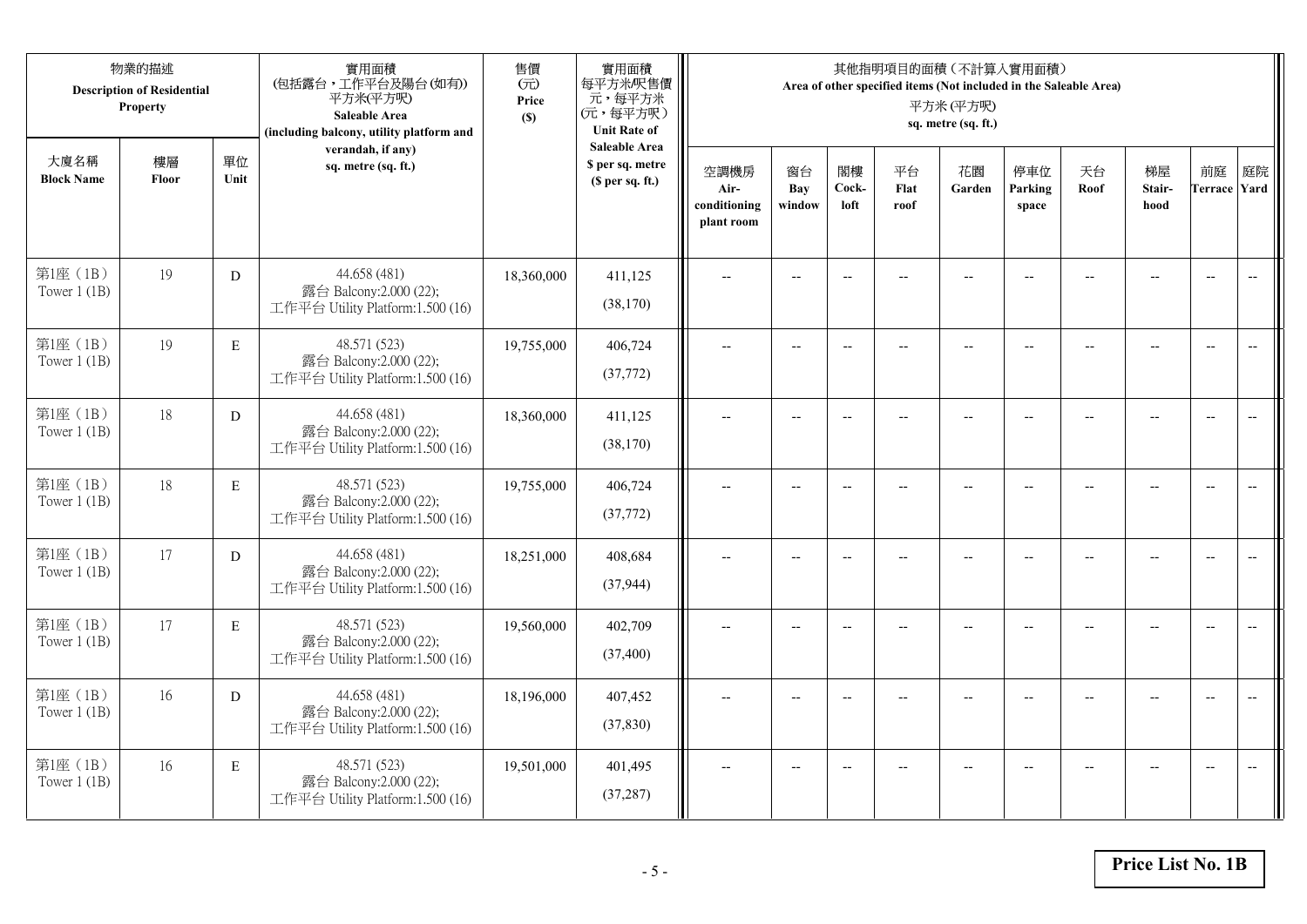|                            | 物業的描述<br><b>Description of Residential</b><br>Property |             | 實用面積<br>(包括露台,工作平台及陽台(如有))<br>平方米(平方呎)<br>Saleable Area<br>(including balcony, utility platform and | 售價<br>(元)<br>Price<br>(S) | 實用面積<br>每平方米/呎售價<br>元,每平方米<br>(元,每平方呎)<br><b>Unit Rate of</b>          |                                            |                          |                          |                    | 其他指明項目的面積 (不計算入實用面積)<br>Area of other specified items (Not included in the Saleable Area)<br>平方米(平方呎)<br>sq. metre (sq. ft.) |                          |                |                          |                           |                          |
|----------------------------|--------------------------------------------------------|-------------|-----------------------------------------------------------------------------------------------------|---------------------------|------------------------------------------------------------------------|--------------------------------------------|--------------------------|--------------------------|--------------------|------------------------------------------------------------------------------------------------------------------------------|--------------------------|----------------|--------------------------|---------------------------|--------------------------|
| 大廈名稱<br><b>Block Name</b>  | 樓層<br>Floor                                            | 單位<br>Unit  | verandah, if any)<br>sq. metre (sq. ft.)                                                            |                           | <b>Saleable Area</b><br>\$ per sq. metre<br>(S <sub>per</sub> sq. ft.) | 空調機房<br>Air-<br>conditioning<br>plant room | 窗台<br>Bay<br>window      | 閣樓<br>Cock-<br>loft      | 平台<br>Flat<br>roof | 花園<br>Garden                                                                                                                 | 停車位<br>Parking<br>space  | 天台<br>Roof     | 梯屋<br>Stair-<br>hood     | 前庭<br><b>Terrace Yard</b> | 庭院                       |
| 第1座 (1B)<br>Tower $1$ (1B) | 15                                                     | D           | 44.658 (481)<br>露台 Balcony:2.000 (22);<br>工作平台 Utility Platform:1.500 (16)                          | 18,143,000                | 406,265<br>(37,719)                                                    |                                            |                          | $-$                      |                    |                                                                                                                              |                          |                |                          | $\overline{\phantom{a}}$  | $\overline{\phantom{a}}$ |
| 第1座 (1B)<br>Tower $1$ (1B) | 15                                                     | $\mathbf E$ | 48.571 (523)<br>露台 Balcony:2.000 (22);<br>工作平台 Utility Platform:1.500 (16)                          | 19,443,000                | 400,301<br>(37,176)                                                    | $\overline{a}$                             | $\overline{\phantom{a}}$ | $\overline{\phantom{a}}$ | --                 | $\overline{\phantom{a}}$                                                                                                     | $-$                      |                | $-$                      | $\overline{a}$            | $-$                      |
| 第1座 (1B)<br>Tower $1$ (1B) | 12                                                     | D           | 44.658 (481)<br>露台 Balcony:2.000 (22);<br>工作平台 Utility Platform:1.500 (16)                          | 18,088,000                | 405,034<br>(37,605)                                                    |                                            | $\overline{a}$           | $-$                      | $\overline{a}$     | $\overline{a}$                                                                                                               |                          |                |                          | $\overline{a}$            |                          |
| 第1座 (1B)<br>Tower $1(1B)$  | 12                                                     | $\mathbf E$ | 48.571 (523)<br>露台 Balcony:2.000 (22);<br>工作平台 Utility Platform:1.500 (16)                          | 19,384,000                | 399,086<br>(37,063)                                                    | $\overline{\phantom{a}}$                   | $-$                      | $-$                      | $\overline{a}$     | $\overline{\phantom{a}}$                                                                                                     | $\overline{\phantom{a}}$ |                | $\overline{\phantom{a}}$ | $\overline{a}$            | $\overline{\phantom{a}}$ |
| 第1座 (1B)<br>Tower $1$ (1B) | 11                                                     | D           | 44.658 (481)<br>露台 Balcony:2.000 (22);<br>工作平台 Utility Platform:1.500 (16)                          | 18,033,000                | 403,802<br>(37, 491)                                                   | $\overline{a}$                             | $\overline{\phantom{a}}$ | $\overline{\phantom{a}}$ | $\qquad \qquad -$  | $-$                                                                                                                          | $-$                      | $\overline{a}$ | $-$                      | $\overline{\phantom{m}}$  | $\overline{\phantom{m}}$ |
| 第1座 (1B)<br>Tower $1$ (1B) | 11                                                     | E           | 48.571 (523)<br>露台 Balcony:2.000 (22);<br>工作平台 Utility Platform:1.500 (16)                          | 19,326,000                | 397,892<br>(36,952)                                                    |                                            | $-$                      | $-$                      |                    |                                                                                                                              |                          |                | $-$                      | $\overline{a}$            | $-$                      |
| 第1座 (1B)<br>Tower $1$ (1B) | 10                                                     | D           | 44.658 (481)<br>露台 Balcony:2.000 (22);<br>工作平台 Utility Platform:1.500 (16)                          | 17,979,000                | 402,593<br>(37,378)                                                    | $\sim$                                     | $-$                      | $-$                      |                    | $\sim$                                                                                                                       |                          |                | $-$                      | $-$                       | $\overline{a}$           |
| 第1座 (1B)<br>Tower $1$ (1B) | 10                                                     | E           | 48.571 (523)<br>露台 Balcony:2.000 (22);<br>工作平台 Utility Platform:1.500 (16)                          | 19,269,000                | 396,718<br>(36, 843)                                                   |                                            | $-$                      |                          |                    | --                                                                                                                           |                          |                |                          | $\overline{a}$            | $-$                      |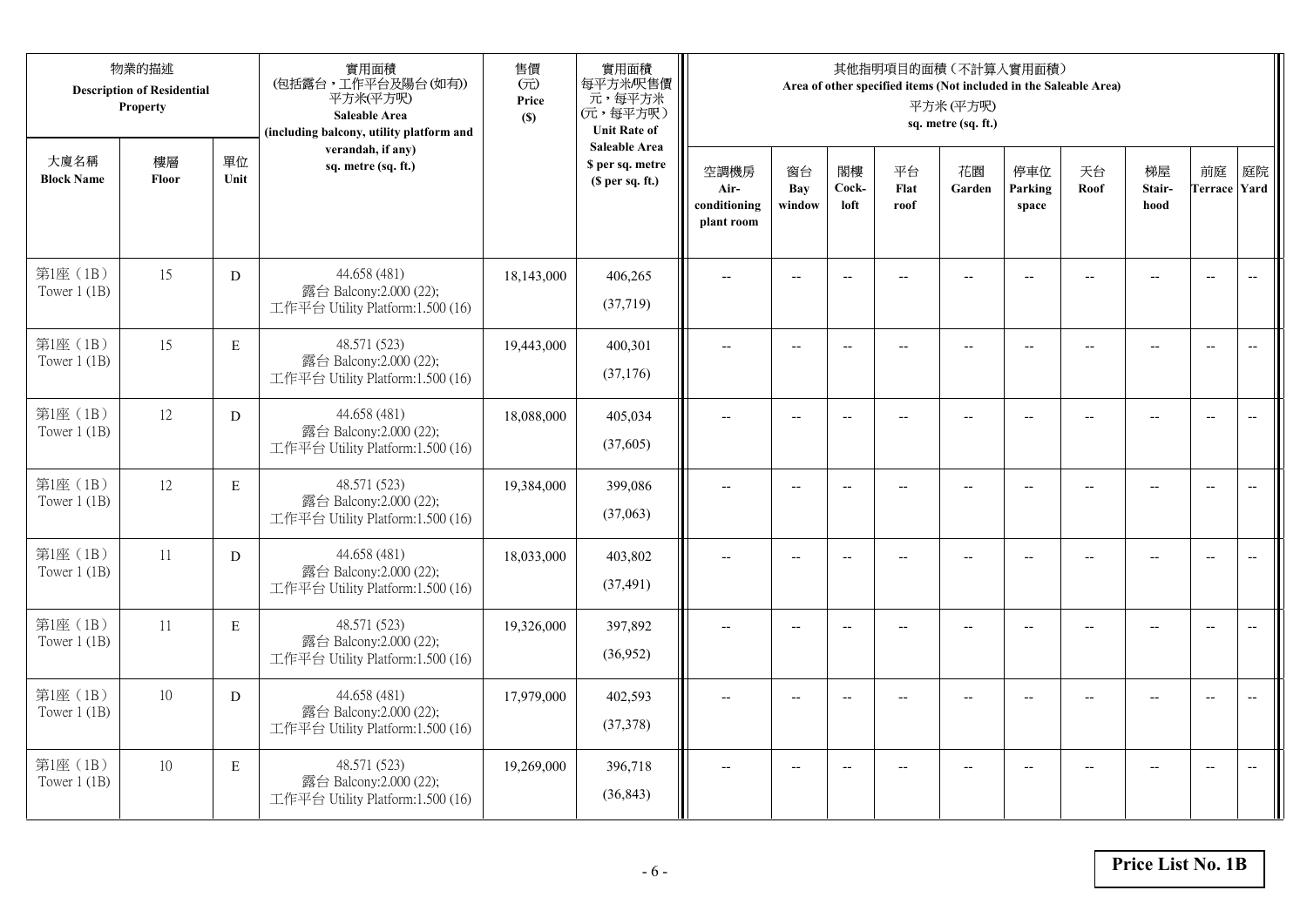|                            | 物業的描述<br><b>Description of Residential</b><br>Property |             | 實用面積<br>(包括露台,工作平台及陽台(如有))<br>平方米(平方呎)<br>Saleable Area<br>(including balcony, utility platform and | 售價<br>(元)<br>Price<br>(S) | 實用面積<br>每平方米/呎售價<br>元,每平方米<br>(元,每平方呎)<br><b>Unit Rate of</b>          |                                            |                          |                          |                          | 其他指明項目的面積 (不計算入實用面積)<br>Area of other specified items (Not included in the Saleable Area)<br>平方米(平方呎)<br>sq. metre (sq. ft.) |                          |                |                          |                           |                          |
|----------------------------|--------------------------------------------------------|-------------|-----------------------------------------------------------------------------------------------------|---------------------------|------------------------------------------------------------------------|--------------------------------------------|--------------------------|--------------------------|--------------------------|------------------------------------------------------------------------------------------------------------------------------|--------------------------|----------------|--------------------------|---------------------------|--------------------------|
| 大廈名稱<br><b>Block Name</b>  | 樓層<br>Floor                                            | 單位<br>Unit  | verandah, if any)<br>sq. metre (sq. ft.)                                                            |                           | <b>Saleable Area</b><br>\$ per sq. metre<br>(S <sub>per</sub> sq. ft.) | 空調機房<br>Air-<br>conditioning<br>plant room | 窗台<br>Bay<br>window      | 閣樓<br>Cock-<br>loft      | 平台<br>Flat<br>roof       | 花園<br>Garden                                                                                                                 | 停車位<br>Parking<br>space  | 天台<br>Roof     | 梯屋<br>Stair-<br>hood     | 前庭<br><b>Terrace Yard</b> | 庭院                       |
| 第1座 (1B)<br>Tower $1$ (1B) | $8\,$                                                  | D           | 44.658 (481)<br>露台 Balcony:2.000 (22);<br>工作平台 Utility Platform:1.500 (16)                          | 17,925,000                | 401,384<br>(37,266)                                                    |                                            | $-$                      | $\overline{a}$           |                          |                                                                                                                              |                          |                |                          | $\overline{a}$            | $\overline{\phantom{a}}$ |
| 第1座 (1B)<br>Tower $1$ (1B) | $8\,$                                                  | $\mathbf E$ | 48.571 (523)<br>露台 Balcony:2.000 (22);<br>工作平台 Utility Platform:1.500 (16)                          | 19,211,000                | 395,524<br>(36, 732)                                                   | $\overline{\phantom{a}}$                   | $\overline{\phantom{a}}$ | $\overline{\phantom{a}}$ |                          | $\overline{\phantom{a}}$                                                                                                     | $-$                      |                | $\overline{a}$           | $-$                       |                          |
| 第1座 (1B)<br>Tower $1$ (1B) | $7\overline{ }$                                        | D           | 44.658 (481)<br>露台 Balcony:2.000 (22);<br>工作平台 Utility Platform:1.500 (16)                          | 17,819,000                | 399,010<br>(37,046)                                                    |                                            | $\overline{\phantom{a}}$ | $-$                      | $-$                      | $-$                                                                                                                          |                          |                | $\overline{\phantom{a}}$ | $\overline{\phantom{a}}$  |                          |
| 第1座 (1B)<br>Tower $1$ (1B) | $7\overline{ }$                                        | $\mathbf E$ | 48.571 (523)<br>露台 Balcony:2.000 (22);<br>工作平台 Utility Platform:1.500 (16)                          | 19,098,000                | 393,198<br>(36,516)                                                    | $-$                                        | $\overline{\phantom{a}}$ | $\overline{\phantom{a}}$ | $\overline{\phantom{a}}$ | $-$                                                                                                                          | $\overline{\phantom{a}}$ | $\overline{a}$ | --                       | $-$                       | $\overline{\phantom{m}}$ |
| 第1座 (1B)<br>Tower $1(1B)$  | 6                                                      | D           | 44.658 (481)<br>露台 Balcony:2.000 (22);<br>工作平台 Utility Platform:1.500 (16)                          | 17,765,000                | 397,801<br>(36,933)                                                    | $\sim$                                     | $\overline{a}$           | $\overline{a}$           | $\overline{a}$           | $\overline{\phantom{a}}$                                                                                                     | $\overline{a}$           |                | $\overline{a}$           | $\overline{\phantom{a}}$  | $\overline{\phantom{a}}$ |
| 第1座 (1B)<br>Tower $1$ (1B) | 6                                                      | E           | 48.571 (523)<br>露台 Balcony:2.000 (22);<br>工作平台 Utility Platform:1.500 (16)                          | 19,040,000                | 392,003<br>(36, 405)                                                   | $\overline{\phantom{a}}$                   | $\overline{a}$           | $\overline{\phantom{a}}$ |                          | $\overline{a}$                                                                                                               | $-$                      | $-$            | $\overline{a}$           | $\overline{\phantom{a}}$  | $\sim$                   |
| 第2座 (2A)<br>Tower 2 (2A)   | 28                                                     | E           | 31.726 (341)<br>露台 Balcony:1.993 (21);<br>工作平台 Utility Platform:-- (--)                             | 14,159,000                | 446,290<br>(41,522)                                                    |                                            |                          | $\overline{\phantom{a}}$ |                          |                                                                                                                              |                          |                |                          | $\overline{\phantom{a}}$  | $\overline{\phantom{a}}$ |
| 第2座 (2A)<br>Tower 2 (2A)   | 27                                                     | $\mathbf E$ | 31.726 (341)<br>露台 Balcony:1.993 (21);<br>工作平台 Utility Platform:-- (--)                             | 14,075,000                | 443,642<br>(41,276)                                                    | $\overline{\phantom{a}}$                   | $-$                      | $\overline{\phantom{a}}$ |                          | $\overline{a}$                                                                                                               | $-$                      |                | $-$                      | $-$                       | $\overline{\phantom{a}}$ |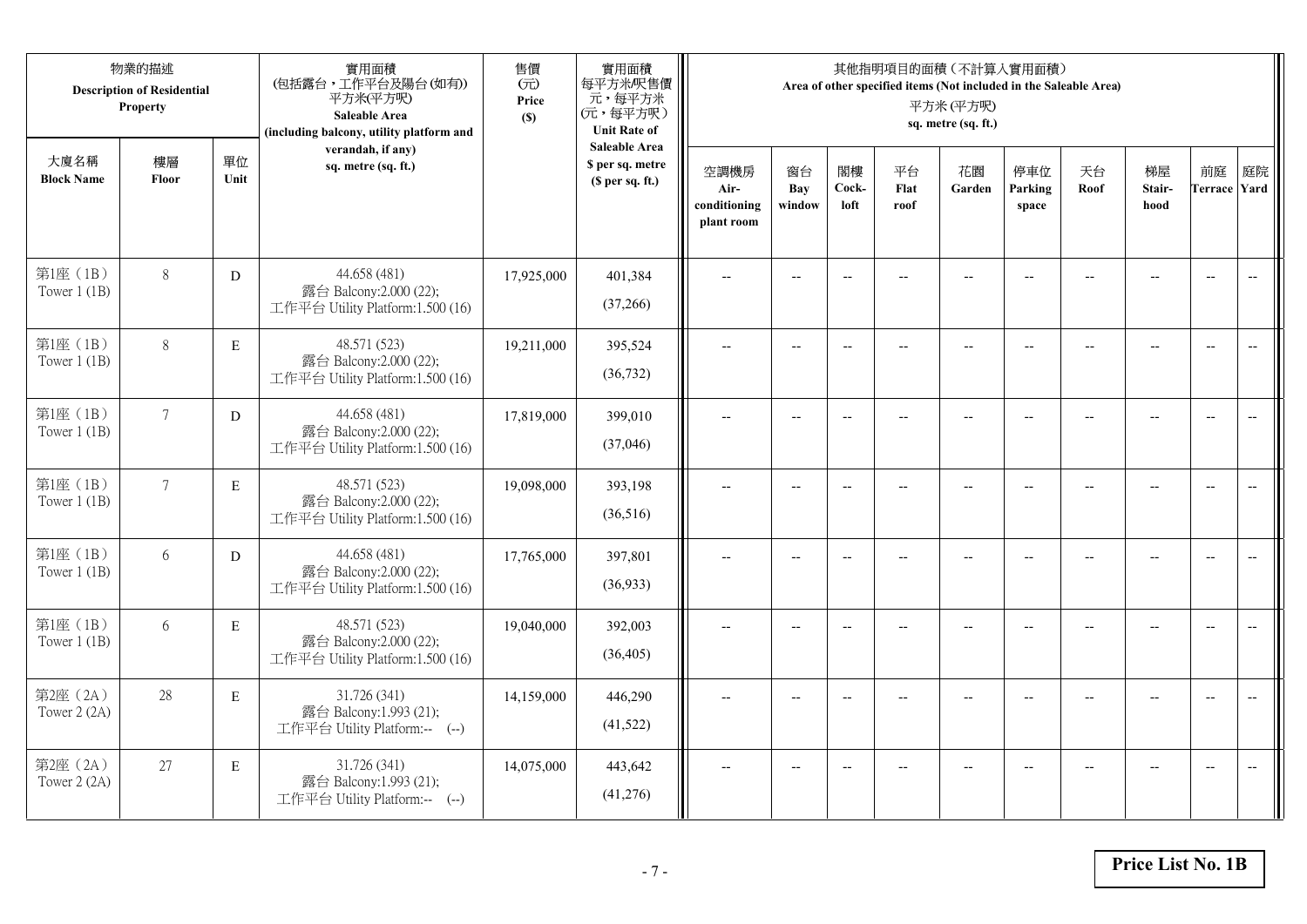|                           | 物業的描述<br><b>Description of Residential</b><br>Property |             | 實用面積<br>(包括露台,工作平台及陽台(如有))<br>平方米(平方呎)<br>Saleable Area<br>(including balcony, utility platform and | 售價<br>(元)<br>Price<br>(S) | 實用面積<br>每平方米/呎售價<br>元,每平方米<br>(元,每平方呎)<br><b>Unit Rate of</b> |                                            |                          |                          | 其他指明項目的面積 (不計算入實用面積)<br>Area of other specified items (Not included in the Saleable Area) | 平方米(平方呎)<br>sq. metre (sq. ft.) |                         |                |                          |                           |                          |
|---------------------------|--------------------------------------------------------|-------------|-----------------------------------------------------------------------------------------------------|---------------------------|---------------------------------------------------------------|--------------------------------------------|--------------------------|--------------------------|-------------------------------------------------------------------------------------------|---------------------------------|-------------------------|----------------|--------------------------|---------------------------|--------------------------|
| 大廈名稱<br><b>Block Name</b> | 樓層<br>Floor                                            | 單位<br>Unit  | verandah, if any)<br>sq. metre (sq. ft.)                                                            |                           | <b>Saleable Area</b><br>\$ per sq. metre<br>(\$ per sq. ft.)  | 空調機房<br>Air-<br>conditioning<br>plant room | 窗台<br>Bay<br>window      | 閣樓<br>Cock-<br>loft      | 平台<br>Flat<br>roof                                                                        | 花園<br>Garden                    | 停車位<br>Parking<br>space | 天台<br>Roof     | 梯屋<br>Stair-<br>hood     | 前庭<br><b>Terrace Yard</b> | 庭院                       |
| 第2座 (2A)<br>Tower $2(2A)$ | 26                                                     | D           | 85.529 (921)<br>露台 Balcony:2.974 (32);<br>工作平台 Utility Platform:1.500 (16)                          | 38,564,000                | 450,888<br>(41,872)                                           |                                            |                          | $-$                      |                                                                                           |                                 |                         |                |                          | $\overline{\phantom{a}}$  | $\overline{\phantom{a}}$ |
| 第2座 (2A)<br>Tower 2 (2A)  | 26                                                     | $\mathbf E$ | 31.726 (341)<br>露台 Balcony:1.993 (21);<br>工作平台 Utility Platform:-- (--)                             | 14,033,000                | 442,319<br>(41, 152)                                          | $\overline{a}$                             | $\overline{\phantom{a}}$ | $\overline{\phantom{a}}$ | $-$                                                                                       | $\overline{\phantom{a}}$        | $-$                     | $-$            | $-$                      | $\overline{a}$            | $-$                      |
| 第2座 (2A)<br>Tower 2 (2A)  | 25                                                     | D           | 85.529 (921)<br>露台 Balcony:2.974 (32);<br>工作平台 Utility Platform:1.500 (16)                          | 37,919,000                | 443,347<br>(41, 172)                                          |                                            | $\overline{a}$           | $\overline{\phantom{a}}$ | $\overline{a}$                                                                            | $\overline{a}$                  |                         |                | $\overline{a}$           | $\overline{a}$            |                          |
| 第2座 (2A)<br>Tower 2 (2A)  | 25                                                     | $\mathbf E$ | 31.726 (341)<br>露台 Balcony:1.993 (21);<br>工作平台 Utility Platform:-- (--)                             | 13,991,000                | 440,995<br>(41,029)                                           | $\overline{\phantom{a}}$                   | $-$                      | $-$                      | $\overline{a}$                                                                            | $\overline{\phantom{a}}$        | $\overline{a}$          |                | $\overline{\phantom{a}}$ | $\overline{\phantom{a}}$  | $\overline{\phantom{m}}$ |
| 第2座 (2A)<br>Tower 2 (2A)  | 23                                                     | D           | 85.529 (921)<br>露台 Balcony:2.974 (32);<br>工作平台 Utility Platform:1.500 (16)                          | 37,656,000                | 440,272<br>(40, 886)                                          | $\overline{a}$                             | $- -$                    | $\overline{\phantom{a}}$ | $\qquad \qquad -$                                                                         | $\overline{\phantom{m}}$        | $-$                     | $\overline{a}$ | $-$                      | $\overline{\phantom{m}}$  | $\overline{\phantom{m}}$ |
| 第2座 (2A)<br>Tower 2 (2A)  | 23                                                     | $\mathbf E$ | 31.726 (341)<br>露台 Balcony:1.993 (21);<br>工作平台 Utility Platform:-- (--)                             | 13,950,000                | 439,702<br>(40,909)                                           |                                            | $-$                      | $-$                      |                                                                                           | $\overline{a}$                  |                         |                | $-$                      | $\overline{a}$            | $-$                      |
| 第2座 (2A)<br>Tower 2 (2A)  | 22                                                     | D           | 85.529 (921)<br>露台 Balcony:2.974 (32);<br>工作平台 Utility Platform:1.500 (16)                          | 37,394,000                | 437,208<br>(40,602)                                           | $\sim$                                     | $-$                      | $\overline{\phantom{a}}$ |                                                                                           | $\sim$                          | $-$                     |                | $\overline{a}$           | $-$                       | $\overline{a}$           |
| 第2座 (2A)<br>Tower 2 (2A)  | 22                                                     | E           | 31.726 (341)<br>露台 Balcony:1.993 (21);<br>工作平台 Utility Platform:-- (--)                             | 13,908,000                | 438,379<br>(40, 786)                                          |                                            | $-$                      |                          |                                                                                           | --                              |                         |                |                          | $\overline{a}$            | $-$                      |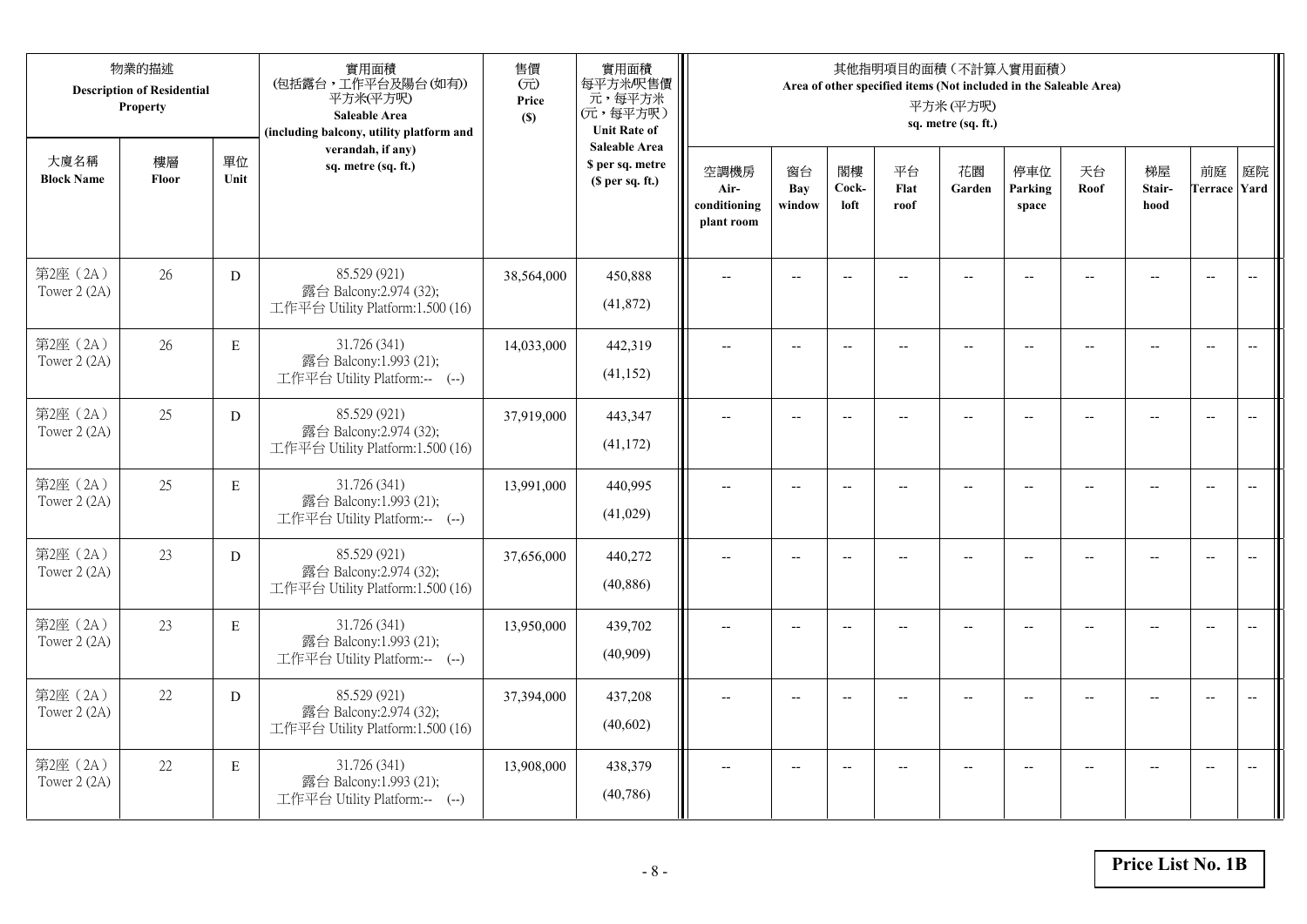|                           | 物業的描述<br><b>Description of Residential</b><br>Property |               | 實用面積<br>(包括露台,工作平台及陽台(如有))<br>平方米(平方呎)<br>Saleable Area<br>(including balcony, utility platform and | 售價<br>(元)<br>Price<br>(S) | 實用面積<br>每平方米/呎售價<br>元,每平方米<br>(元,每平方呎)<br><b>Unit Rate of</b>          |                                            |                          |                          |                          | 其他指明項目的面積 (不計算入實用面積)<br>Area of other specified items (Not included in the Saleable Area)<br>平方米(平方呎)<br>sq. metre (sq. ft.) |                          |                          |                                                     |                           |                          |
|---------------------------|--------------------------------------------------------|---------------|-----------------------------------------------------------------------------------------------------|---------------------------|------------------------------------------------------------------------|--------------------------------------------|--------------------------|--------------------------|--------------------------|------------------------------------------------------------------------------------------------------------------------------|--------------------------|--------------------------|-----------------------------------------------------|---------------------------|--------------------------|
| 大廈名稱<br><b>Block Name</b> | 樓層<br>Floor                                            | 單位<br>Unit    | verandah, if any)<br>sq. metre (sq. ft.)                                                            |                           | <b>Saleable Area</b><br>\$ per sq. metre<br>(S <sub>per</sub> sq. ft.) | 空調機房<br>Air-<br>conditioning<br>plant room | 窗台<br>Bay<br>window      | 閣樓<br>Cock-<br>loft      | 平台<br>Flat<br>roof       | 花園<br>Garden                                                                                                                 | 停車位<br>Parking<br>space  | 天台<br>Roof               | 梯屋<br>Stair-<br>hood                                | 前庭<br><b>Terrace Yard</b> | 庭院                       |
| 第2座 (2A)<br>Tower 2 (2A)  | 21                                                     | ${\rm D}$     | 85.529 (921)<br>露台 Balcony:2.974 (32);<br>工作平台 Utility Platform:1.500 (16)                          | 37,135,000                | 434,180<br>(40,320)                                                    |                                            | $-$                      | $\overline{a}$           |                          | $\sim$                                                                                                                       |                          |                          |                                                     | $\overline{a}$            | $\overline{\phantom{a}}$ |
| 第2座 (2A)<br>Tower 2 (2A)  | 21                                                     | $\mathbf E$   | 31.726 (341)<br>露台 Balcony:1.993 (21);<br>工作平台 Utility Platform:-- (--)                             | 13,866,000                | 437,055<br>(40, 663)                                                   | $\overline{\phantom{a}}$                   | $\overline{\phantom{a}}$ | $\overline{a}$           | $-$                      | $\overline{a}$                                                                                                               | $-$                      | $\overline{\phantom{a}}$ | $\overline{a}$                                      | $-$                       | $\overline{\phantom{m}}$ |
| 第2座 (2A)<br>Tower 2 (2A)  | 20                                                     | D             | 85.529 (921)<br>露台 Balcony:2.974 (32);<br>工作平台 Utility Platform:1.500 (16)                          | 36,876,000                | 431,152<br>(40,039)                                                    |                                            | $\overline{\phantom{a}}$ | $\overline{\phantom{a}}$ | $-$                      | $-$                                                                                                                          | --                       |                          | $\overline{\phantom{a}}$                            | $\overline{\phantom{a}}$  |                          |
| 第2座 (2A)<br>Tower 2 (2A)  | 20                                                     | $\mathbf E$   | 31.726 (341)<br>露台 Balcony:1.993 (21);<br>工作平台 Utility Platform:-- (--)                             | 13,825,000                | 435,762<br>(40, 543)                                                   | $-$                                        | $\overline{\phantom{m}}$ | $\overline{\phantom{a}}$ | $\overline{\phantom{a}}$ | $-$                                                                                                                          | $\overline{\phantom{a}}$ | $\overline{a}$           | $\hspace{0.05cm} -\hspace{0.05cm} -\hspace{0.05cm}$ | $-$                       | $\overline{\phantom{m}}$ |
| 第2座 (2A)<br>Tower 2 (2A)  | 19                                                     | $\, {\bf B}$  | 78.200 (842)<br>露台 Balcony:2.650 (29);<br>工作平台 Utility Platform:1.500 (16)                          | 33,533,000                | 428,811<br>(39, 825)                                                   | $\sim$                                     | $\overline{a}$           | $\overline{a}$           | $\overline{a}$           | $\overline{\phantom{a}}$                                                                                                     | $\overline{a}$           |                          | $\overline{a}$                                      | $\overline{\phantom{a}}$  | $\overline{\phantom{a}}$ |
| 第2座 (2A)<br>Tower 2 (2A)  | 19                                                     | $\mathcal{C}$ | 79.008 (850)<br>露台 Balcony:3.299 (36);<br>工作平台 Utility Platform:1.500 (16)                          | 35,648,000                | 451,195<br>(41,939)                                                    | $\overline{\phantom{a}}$                   | $\overline{a}$           | $\overline{\phantom{a}}$ |                          | $\overline{a}$                                                                                                               | $\sim$                   | $-$                      | $\overline{a}$                                      | $\overline{\phantom{a}}$  | $\sim$                   |
| 第2座 (2A)<br>Tower 2 (2A)  | 19                                                     | D             | 85.529 (921)<br>露台 Balcony:2.974 (32);<br>工作平台 Utility Platform:1.500 (16)                          | 36,693,000                | 429,012<br>(39, 840)                                                   |                                            |                          | $\overline{\phantom{a}}$ |                          |                                                                                                                              |                          |                          |                                                     | $\overline{\phantom{a}}$  | $-$                      |
| 第2座 (2A)<br>Tower 2 (2A)  | 19                                                     | $\mathbf E$   | 31.726 (341)<br>露台 Balcony:1.993 (21);<br>工作平台 Utility Platform:-- (--)                             | 13,783,000                | 434,439<br>(40, 419)                                                   | $\overline{\phantom{a}}$                   | $-$                      | $\overline{\phantom{a}}$ | $\overline{a}$           | $\overline{\phantom{a}}$                                                                                                     | $-$                      |                          | $-$                                                 | $-$                       | $\overline{\phantom{a}}$ |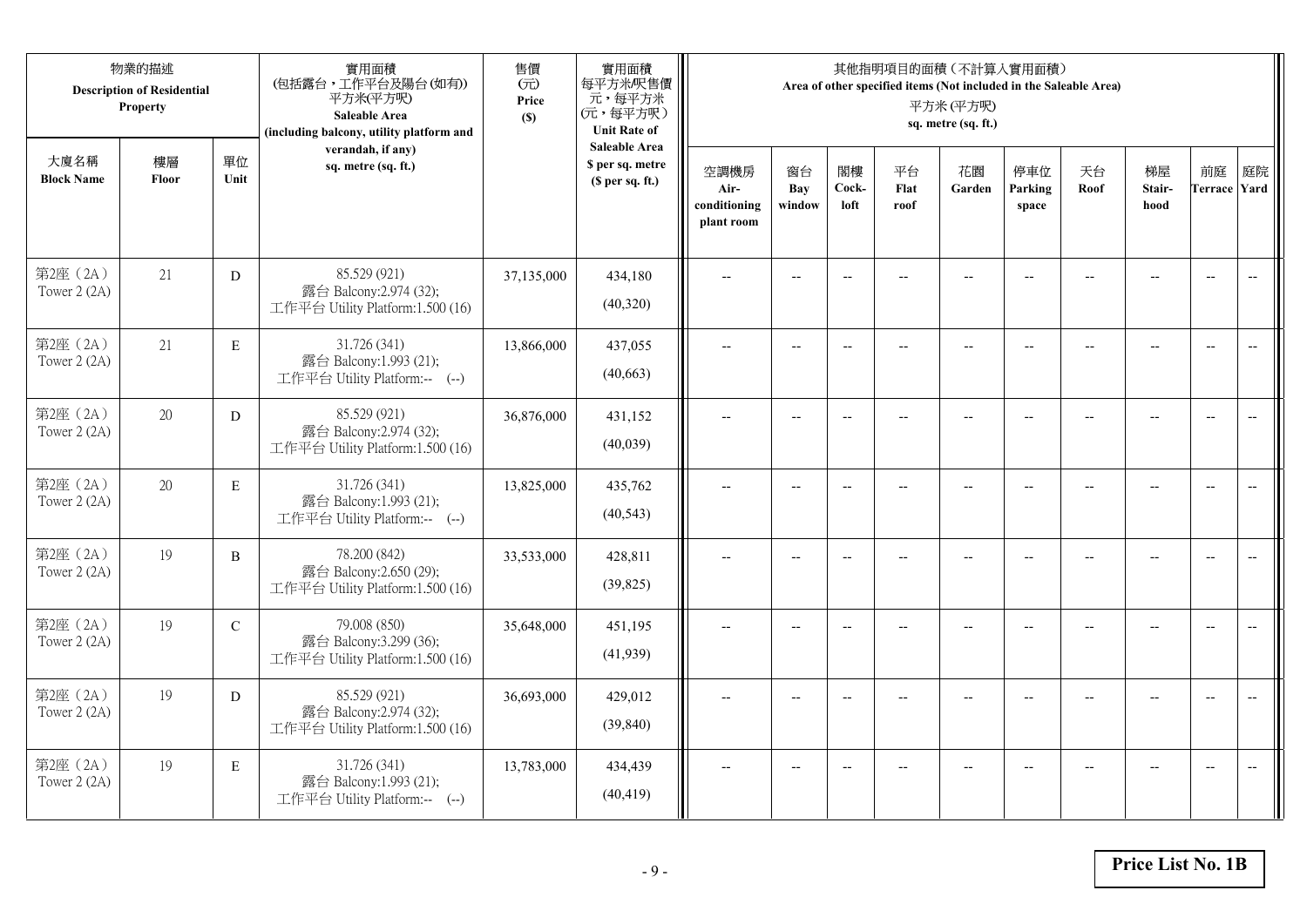|                           | 物業的描述<br><b>Description of Residential</b><br>Property |               | 實用面積<br>(包括露台,工作平台及陽台(如有))<br>平方米(平方呎)<br>Saleable Area<br>(including balcony, utility platform and | 售價<br>(元)<br>Price<br>(S) | 實用面積<br>每平方米/呎售價<br>元,每平方米<br>(元,每平方呎)<br><b>Unit Rate of</b>          |                                            |                          |                          |                          | 其他指明項目的面積 (不計算入實用面積)<br>Area of other specified items (Not included in the Saleable Area)<br>平方米(平方呎)<br>sq. metre (sq. ft.) |                          |                |                          |                           |                          |
|---------------------------|--------------------------------------------------------|---------------|-----------------------------------------------------------------------------------------------------|---------------------------|------------------------------------------------------------------------|--------------------------------------------|--------------------------|--------------------------|--------------------------|------------------------------------------------------------------------------------------------------------------------------|--------------------------|----------------|--------------------------|---------------------------|--------------------------|
| 大廈名稱<br><b>Block Name</b> | 樓層<br>Floor                                            | 單位<br>Unit    | verandah, if any)<br>sq. metre (sq. ft.)                                                            |                           | <b>Saleable Area</b><br>\$ per sq. metre<br>(S <sub>per</sub> sq. ft.) | 空調機房<br>Air-<br>conditioning<br>plant room | 窗台<br>Bay<br>window      | 閣樓<br>Cock-<br>loft      | 平台<br>Flat<br>roof       | 花園<br>Garden                                                                                                                 | 停車位<br>Parking<br>space  | 天台<br>Roof     | 梯屋<br>Stair-<br>hood     | 前庭<br><b>Terrace Yard</b> | 庭院                       |
| 第2座 (2A)<br>Tower 2 (2A)  | 18                                                     | $\, {\bf B}$  | 78.200 (842)<br>露台 Balcony:2.650 (29);<br>工作平台 Utility Platform:1.500 (16)                          | 33,533,000                | 428,811<br>(39, 825)                                                   |                                            | $-$                      | $\overline{\phantom{a}}$ |                          |                                                                                                                              |                          |                |                          | $\overline{a}$            | $\overline{\phantom{a}}$ |
| 第2座 (2A)<br>Tower 2 (2A)  | 18                                                     | $\mathbf C$   | 79.008 (850)<br>露台 Balcony:3.299 (36);<br>工作平台 Utility Platform:1.500 (16)                          | 35,648,000                | 451,195<br>(41,939)                                                    | $\overline{\phantom{a}}$                   | $\overline{\phantom{a}}$ | $\overline{a}$           | $\overline{a}$           | $\overline{a}$                                                                                                               | $-$                      |                | $\overline{a}$           | $-$                       | $\overline{\phantom{m}}$ |
| 第2座 (2A)<br>Tower 2 (2A)  | 18                                                     | D             | 85.529 (921)<br>露台 Balcony:2.974 (32);<br>工作平台 Utility Platform:1.500 (16)                          | 36,693,000                | 429,012<br>(39, 840)                                                   |                                            | $\overline{\phantom{a}}$ | $-$                      | $-$                      | $-$                                                                                                                          | --                       |                | $\overline{\phantom{a}}$ | $\overline{\phantom{a}}$  |                          |
| 第2座 (2A)<br>Tower 2 (2A)  | 18                                                     | $\mathbf E$   | 31.726 (341)<br>露台 Balcony:1.993 (21);<br>工作平台 Utility Platform:-- (--)                             | 13,783,000                | 434,439<br>(40, 419)                                                   | $-$                                        | $\overline{\phantom{m}}$ | $\overline{\phantom{a}}$ | $\overline{\phantom{a}}$ | $-$                                                                                                                          | $\overline{\phantom{a}}$ | $\overline{a}$ | --                       | $-$                       | $\overline{\phantom{m}}$ |
| 第2座 (2A)<br>Tower 2 (2A)  | 17                                                     | $\, {\bf B}$  | 78.200 (842)<br>露台 Balcony:2.650 (29);<br>工作平台 Utility Platform:1.500 (16)                          | 33,069,000                | 422,877<br>(39, 274)                                                   | $\sim$                                     | $\overline{a}$           | $\overline{a}$           | $\overline{a}$           | $-$                                                                                                                          | $\overline{a}$           |                | $\overline{a}$           | $\overline{\phantom{a}}$  | $\overline{\phantom{a}}$ |
| 第2座 (2A)<br>Tower 2 (2A)  | 17                                                     | $\mathcal{C}$ | 79.008 (850)<br>露台 Balcony:3.299 (36);<br>工作平台 Utility Platform:1.500 (16)                          | 35,294,000                | 446,714<br>(41,522)                                                    | $\overline{\phantom{a}}$                   | $\overline{a}$           | $\overline{\phantom{a}}$ |                          | $\overline{a}$                                                                                                               | $\sim$                   | $-$            | $\overline{a}$           | $\overline{\phantom{a}}$  | $\sim$                   |
| 第2座 (2A)<br>Tower 2 (2A)  | 17                                                     | D             | 85.529 (921)<br>露台 Balcony:2.974 (32);<br>工作平台 Utility Platform:1.500 (16)                          | 36,330,000                | 424,768<br>(39, 446)                                                   |                                            |                          | $\overline{\phantom{a}}$ |                          |                                                                                                                              |                          |                |                          | $\overline{\phantom{a}}$  | $\overline{\phantom{a}}$ |
| 第2座 (2A)<br>Tower 2 (2A)  | 17                                                     | $\mathbf E$   | 31.726 (341)<br>露台 Balcony:1.993 (21);<br>工作平台 Utility Platform:-- (--)                             | 13,701,000                | 431,854<br>(40, 179)                                                   | $\overline{\phantom{a}}$                   | $-$                      | $\overline{\phantom{a}}$ | $\overline{a}$           | $\overline{a}$                                                                                                               | $-$                      |                | $-$                      | $-$                       | $\overline{\phantom{a}}$ |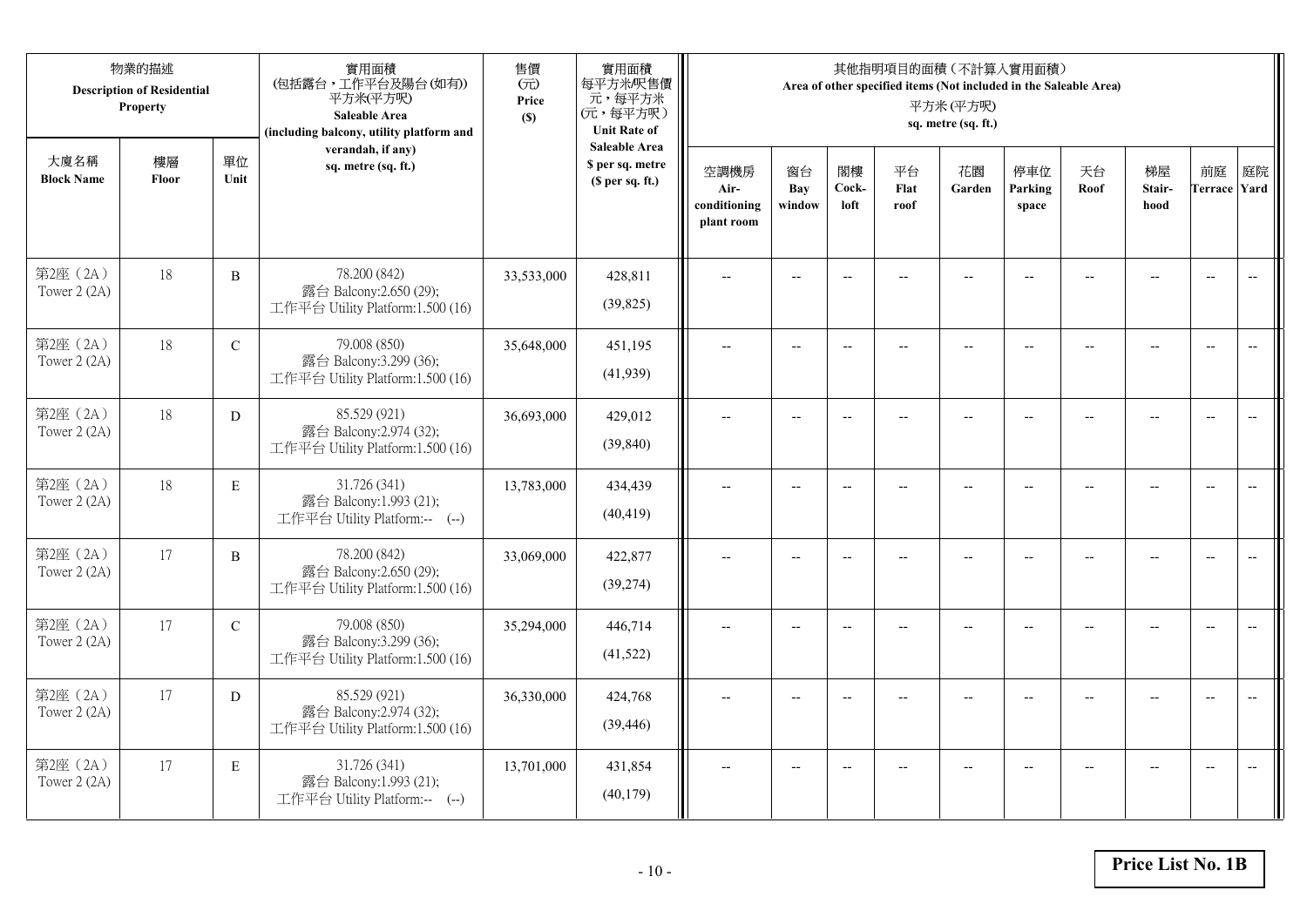|                           | 物業的描述<br><b>Description of Residential</b><br>Property<br>大廈名稱<br>樓層<br>單位 |               | 實用面積<br>(包括露台,工作平台及陽台(如有))<br>平方米(平方呎)<br>Saleable Area<br>(including balcony, utility platform and | 售價<br>(元)<br>Price<br>(S) | 實用面積<br>每平方米/呎售價<br>元,每平方米<br>(元,每平方呎)<br><b>Unit Rate of</b> |                                            |                          | 其他指明項目的面積 (不計算入實用面積)<br>Area of other specified items (Not included in the Saleable Area) |                    |                          |                         |            |                          |                           |                          |
|---------------------------|----------------------------------------------------------------------------|---------------|-----------------------------------------------------------------------------------------------------|---------------------------|---------------------------------------------------------------|--------------------------------------------|--------------------------|-------------------------------------------------------------------------------------------|--------------------|--------------------------|-------------------------|------------|--------------------------|---------------------------|--------------------------|
| <b>Block Name</b>         | Floor                                                                      | Unit          | verandah, if any)<br>sq. metre (sq. ft.)                                                            |                           | <b>Saleable Area</b><br>\$ per sq. metre<br>(\$ per sq. ft.)  | 空調機房<br>Air-<br>conditioning<br>plant room | 窗台<br>Bay<br>window      | 閣樓<br>Cock-<br>loft                                                                       | 平台<br>Flat<br>roof | 花園<br>Garden             | 停車位<br>Parking<br>space | 天台<br>Roof | 梯屋<br>Stair-<br>hood     | 前庭<br><b>Terrace Yard</b> | 庭院                       |
| 第2座 (2A)<br>Tower $2(2A)$ | 16                                                                         | $\, {\bf B}$  | 78.200 (842)<br>露台 Balcony:2.650 (29);<br>工作平台 Utility Platform:1.500 (16)                          | 32,905,000                | 420,780<br>(39,080)                                           |                                            |                          | $-$                                                                                       |                    |                          |                         |            |                          | $\overline{\phantom{a}}$  | $\overline{\phantom{a}}$ |
| 第2座 (2A)<br>Tower 2 (2A)  | 16                                                                         | $\mathcal{C}$ | 79.008 (850)<br>露台 Balcony:3.299 (36);<br>工作平台 Utility Platform:1.500 (16)                          | 35,118,000                | 444,487<br>(41,315)                                           | $\overline{a}$                             | $\overline{\phantom{a}}$ | $\overline{\phantom{a}}$                                                                  | $-$                | $\overline{\phantom{a}}$ | $-$                     | $-$        | $\overline{a}$           | $\overline{a}$            | $-$                      |
| 第2座 (2A)<br>Tower 2 (2A)  | 16                                                                         | D             | 85.529 (921)<br>露台 Balcony:2.974 (32);<br>工作平台 Utility Platform:1.500 (16)                          | 36,149,000                | 422,652<br>(39,250)                                           |                                            | $\overline{a}$           | $\overline{\phantom{a}}$                                                                  |                    | $\overline{a}$           |                         |            |                          | $\overline{a}$            |                          |
| 第2座 (2A)<br>Tower 2 (2A)  | 16                                                                         | $\mathbf E$   | 31.726 (341)<br>露台 Balcony:1.993 (21);<br>工作平台 Utility Platform:-- (--)                             | 13,660,000                | 430,562<br>(40,059)                                           | $\overline{\phantom{a}}$                   | $-$                      | $-$                                                                                       | $\overline{a}$     | $\overline{\phantom{a}}$ | $\overline{a}$          |            | $\overline{\phantom{a}}$ | $\overline{\phantom{a}}$  | $\overline{\phantom{m}}$ |
| 第2座 (2A)<br>Tower 2 (2A)  | 15                                                                         | B             | 78.200 (842)<br>露台 Balcony:2.650 (29);<br>工作平台 Utility Platform:1.500 (16)                          | 32,741,000                | 418,683<br>(38, 885)                                          | $\overline{a}$                             | $- -$                    | $\overline{\phantom{a}}$                                                                  | $\qquad \qquad -$  | $-$                      | $-$                     | --         | $-$                      | $\overline{\phantom{m}}$  | $\overline{\phantom{m}}$ |
| 第2座 (2A)<br>Tower 2 (2A)  | 15                                                                         | $\mathbf C$   | 79.008 (850)<br>露台 Balcony:3.299 (36);<br>工作平台 Utility Platform:1.500 (16)                          | 34,943,000                | 442,272<br>(41,109)                                           |                                            | $-$                      | $-$                                                                                       |                    |                          |                         |            | $-$                      | $\overline{a}$            | $-$                      |
| 第2座 (2A)<br>Tower 2 (2A)  | 15                                                                         | D             | 85.529 (921)<br>露台 Balcony:2.974 (32);<br>工作平台 Utility Platform:1.500 (16)                          | 35,969,000                | 420,547<br>(39, 054)                                          | $\sim$                                     | $-$                      | $\overline{\phantom{a}}$                                                                  |                    | $\sim$                   | $-$                     |            | $\overline{a}$           | $-$                       | $\overline{a}$           |
| 第2座 (2A)<br>Tower 2 (2A)  | 15                                                                         | E             | 31.726 (341)<br>露台 Balcony:1.993 (21);<br>工作平台 Utility Platform:-- (--)                             | 13,620,000                | 429,301<br>(39, 941)                                          |                                            | $-$                      |                                                                                           |                    | --                       |                         |            |                          | $\overline{a}$            | $-$                      |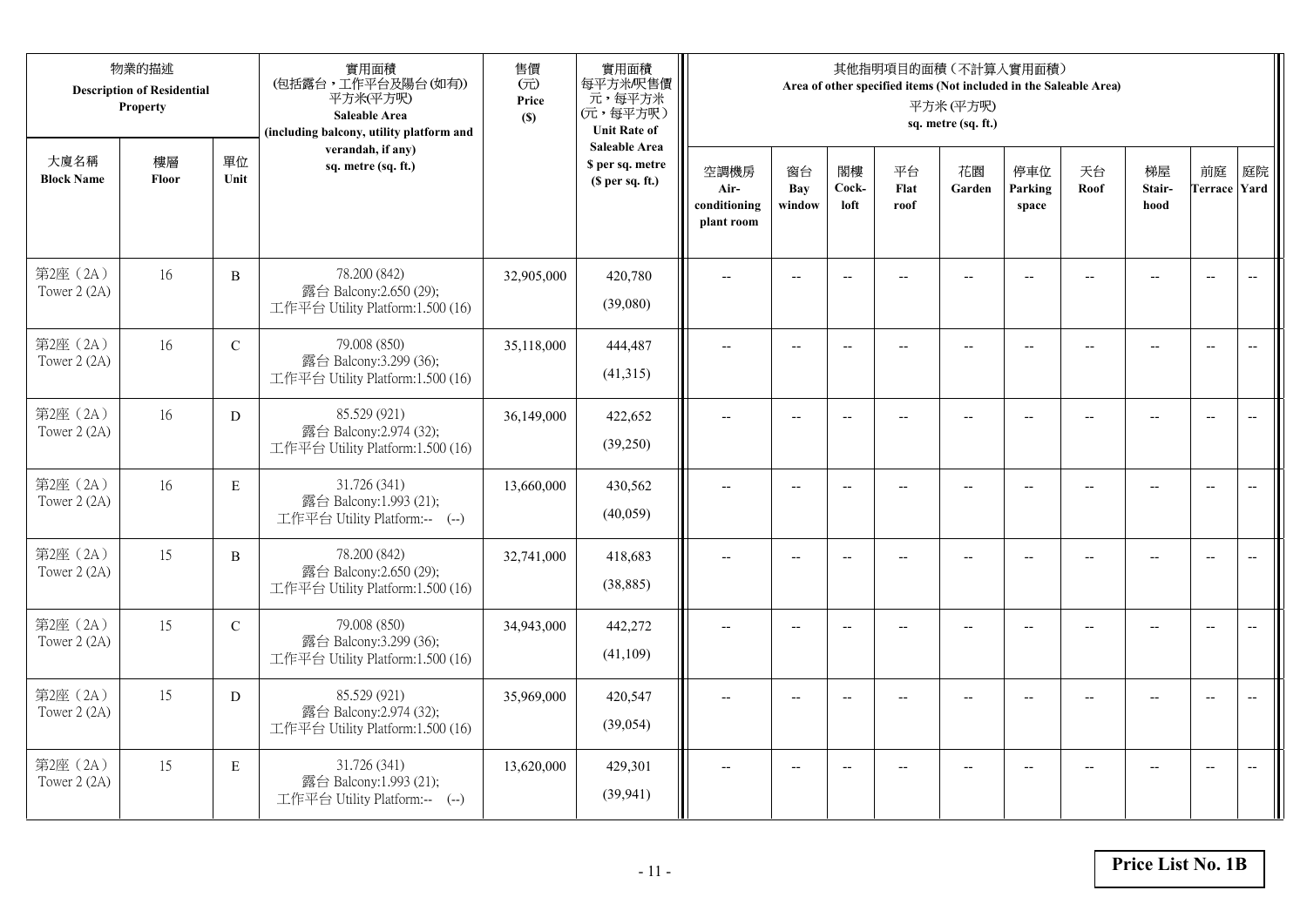| 物業的描述<br><b>Description of Residential</b><br><b>Property</b> |             |               | 實用面積<br>(包括露台,工作平台及陽台(如有))<br>平方米(平方呎)<br><b>Saleable Area</b><br>(including balcony, utility platform and | 售價<br>(元)<br>Price<br>(S) | 實用面積<br>每平方米/呎售價<br>元,每平方米<br>(元,每平方呎)<br><b>Unit Rate of</b> | 其他指明項目的面積 (不計算入實用面積)                       | Area of other specified items (Not included in the Saleable Area) |                          |                    |                          |                          |                          |                      |                           |    |
|---------------------------------------------------------------|-------------|---------------|------------------------------------------------------------------------------------------------------------|---------------------------|---------------------------------------------------------------|--------------------------------------------|-------------------------------------------------------------------|--------------------------|--------------------|--------------------------|--------------------------|--------------------------|----------------------|---------------------------|----|
| 大廈名稱<br><b>Block Name</b>                                     | 樓層<br>Floor | 單位<br>Unit    | verandah, if any)<br>sq. metre (sq. ft.)                                                                   |                           | <b>Saleable Area</b><br>\$ per sq. metre<br>(\$ per sq. ft.)  | 空調機房<br>Air-<br>conditioning<br>plant room | 窗台<br><b>Bay</b><br>window                                        | 閣樓<br>Cock-<br>loft      | 平台<br>Flat<br>roof | 花園<br>Garden             | 停車位<br>Parking<br>space  | 天台<br>Roof               | 梯屋<br>Stair-<br>hood | 前庭<br><b>Terrace Yard</b> | 庭院 |
| 第2座 (2A)<br>Tower 2 (2A)                                      | 12          | B             | 78.200 (842)<br>露台 Balcony:2.650 (29);<br>工作平台 Utility Platform:1.500 (16)                                 | 32,578,000                | 416,598<br>(38,691)                                           | $\overline{\phantom{a}}$                   | $\overline{\phantom{a}}$                                          | $\overline{\phantom{a}}$ |                    | $\overline{\phantom{a}}$ | $\overline{\phantom{a}}$ |                          |                      | $\overline{\phantom{a}}$  |    |
| 第2座 (2A)<br>Tower 2 (2A)                                      | 12          | $\mathcal{C}$ | 79.008 (850)<br>露台 Balcony:3.299 (36);<br>工作平台 Utility Platform:1.500 (16)                                 | 34,838,000                | 440,943<br>(40,986)                                           | $\overline{\phantom{a}}$                   | $-$                                                               | $\overline{a}$           | $-$                | $\overline{a}$           | $-$                      |                          |                      | $\overline{\phantom{a}}$  |    |
| 第2座 (2A)<br>Tower 2 (2A)                                      | 12          | D             | 85.529 (921)<br>露台 Balcony:2.974 (32);<br>工作平台 Utility Platform:1.500 (16)                                 | 35,861,000                | 419,285<br>(38,937)                                           | $\overline{a}$                             | $\overline{\phantom{a}}$                                          | $\overline{\phantom{a}}$ | --                 | $\overline{\phantom{a}}$ | $-$                      |                          |                      | $\overline{\phantom{a}}$  |    |
| 第2座 (2A)<br>Tower 2 (2A)                                      | 12          | E             | 31.726 (341)<br>露台 Balcony:1.993 (21);<br>工作平台 Utility Platform:-- (--)                                    | 13,580,000                | 428,040<br>(39, 824)                                          | $\overline{\phantom{a}}$                   | $\overline{\phantom{a}}$                                          | $\overline{\phantom{a}}$ | --                 | $\overline{\phantom{a}}$ | $\overline{a}$           | $-$                      |                      | $\overline{\phantom{a}}$  |    |
| 第2座 (2A)<br>Tower 2 (2A)                                      | 11          | B             | 78.200 (842)<br>露台 Balcony:2.650 (29);<br>工作平台 Utility Platform:1.500 (16)                                 | 32,415,000                | 414,514<br>(38, 498)                                          | $\overline{\phantom{a}}$                   | $-$                                                               | $\overline{a}$           | $-$                | $-$                      | $\overline{a}$           | $\overline{\phantom{0}}$ | $\overline{a}$       | $\overline{\phantom{a}}$  |    |
| 第2座 (2A)<br>Tower 2 (2A)                                      | 11          | $\mathcal{C}$ | 79.008 (850)<br>露台 Balcony:3.299 (36);<br>工作平台 Utility Platform:1.500 (16)                                 | 34,734,000                | 439,626<br>(40, 864)                                          | $\overline{a}$                             | $\overline{\phantom{a}}$                                          | $-$                      | --                 | $-$                      | $\overline{a}$           |                          |                      | $\overline{\phantom{a}}$  |    |
| 第2座 (2A)<br>Tower 2 (2A)                                      | 11          | D             | 85.529 (921)<br>露台 Balcony:2.974 (32);<br>工作平台 Utility Platform:1.500 (16)                                 | 35,754,000                | 418,034<br>(38, 821)                                          | $\overline{a}$                             | $\overline{\phantom{a}}$                                          | $\sim$                   | $-$                | $\overline{\phantom{a}}$ | $\overline{a}$           |                          |                      | $\overline{\phantom{a}}$  |    |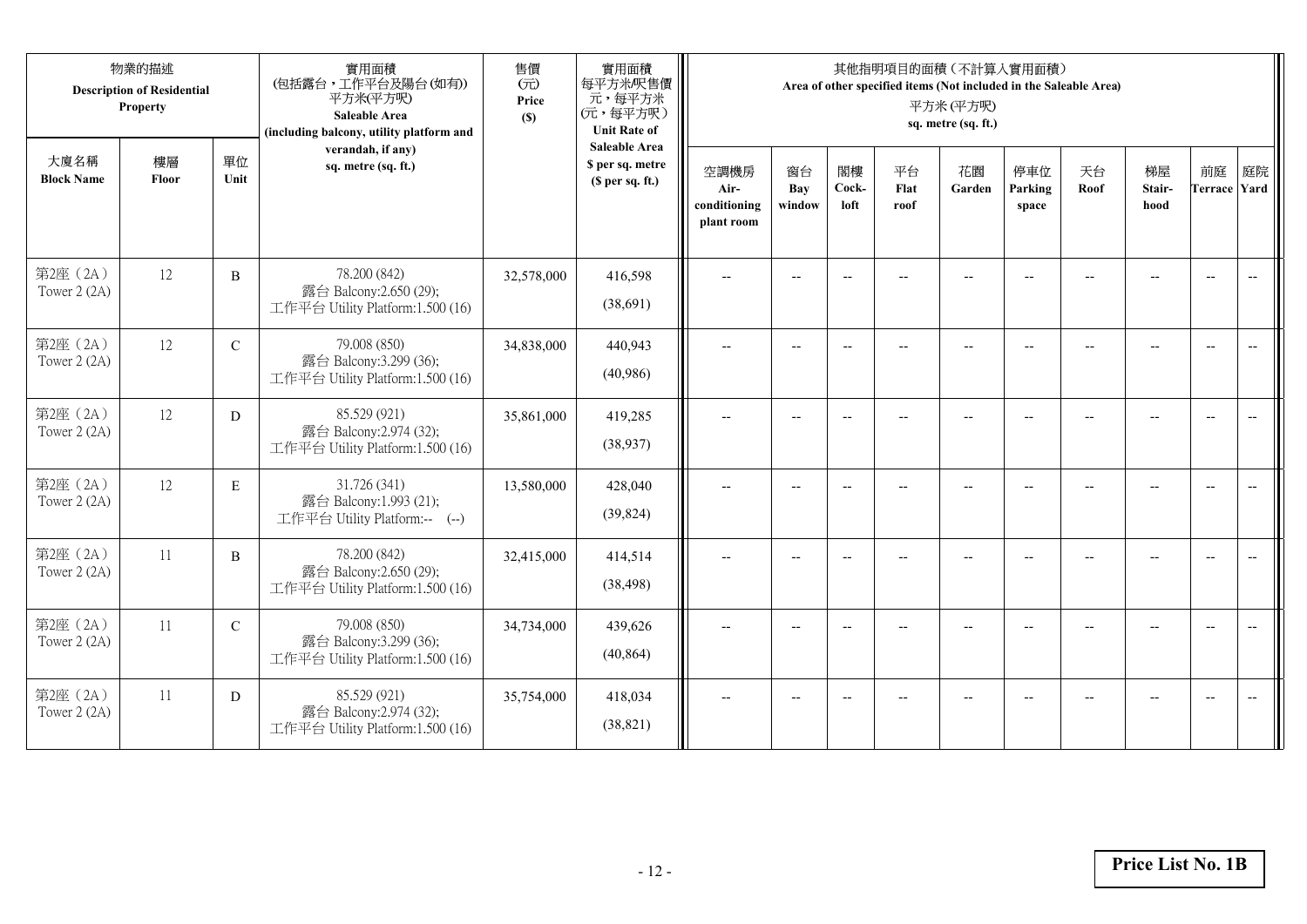|                           | 物業的描述<br><b>Description of Residential</b><br><b>Property</b> |              | 實用面積<br>(包括露台,工作平台及陽台(如有))<br>平方米(平方呎)<br><b>Saleable Area</b><br>(including balcony, utility platform and | 售價<br>(元)<br>Price<br>(S) | 實用面積<br>每平方米/呎售價<br>元,每平方米<br>(元,每平方呎)<br><b>Unit Rate of</b> |                                            | 其他指明項目的面積(不計算入實用面積)<br>Area of other specified items (Not included in the Saleable Area)<br>平方米(平方呎)<br>sq. metre (sq. ft.) |                          |                          |                          |                          |                          |                          |                          |                          |  |  |
|---------------------------|---------------------------------------------------------------|--------------|------------------------------------------------------------------------------------------------------------|---------------------------|---------------------------------------------------------------|--------------------------------------------|-----------------------------------------------------------------------------------------------------------------------------|--------------------------|--------------------------|--------------------------|--------------------------|--------------------------|--------------------------|--------------------------|--------------------------|--|--|
| 大廈名稱<br><b>Block Name</b> | 樓層<br>Floor                                                   | 單位<br>Unit   | verandah, if any)<br>sq. metre (sq. ft.)                                                                   |                           | <b>Saleable Area</b><br>\$ per sq. metre<br>(\$ per sq. ft.)  | 空調機房<br>Air-<br>conditioning<br>plant room | 窗台<br>Bay<br>window                                                                                                         | 閣樓<br>Cock-<br>loft      | 平台<br>Flat<br>roof       | 花園<br>Garden             | 停車位<br>Parking<br>space  | 天台<br>Roof               | 梯屋<br>Stair-<br>hood     | 前庭<br><b>Terrace</b>     | 庭院<br>Yard               |  |  |
| 第2座 (2A)<br>Tower 2 (2A)  | 11                                                            | E            | 31.726 (341)<br>露台 Balcony:1.993 (21);<br>工作平台 Utility Platform:-- (--)                                    | 13,540,000<br>13,702,000  | 426,779<br>(39,707)<br>431,886<br>(40, 182)                   | $\overline{\phantom{a}}$                   | $\overline{\phantom{a}}$                                                                                                    | $\overline{\phantom{a}}$ | $\overline{\phantom{a}}$ | $\overline{\phantom{a}}$ | $\overline{\phantom{a}}$ | $\overline{\phantom{a}}$ | $-$                      | $\overline{\phantom{a}}$ | $\overline{\phantom{a}}$ |  |  |
| 第2座 (2A)<br>Tower 2 (2A)  | 10                                                            | $\, {\bf B}$ | 78.200 (842)<br>露台 Balcony:2.650 (29);<br>工作平台 Utility Platform:1.500 (16)                                 | 32,255,000<br>33,171,000  | 412,468<br>(38, 308)<br>424,182<br>(39, 395)                  | $-$                                        | $-$                                                                                                                         | $\overline{\phantom{a}}$ | $\overline{\phantom{a}}$ | $-$                      | $\overline{\phantom{a}}$ | $-$                      | $\overline{\phantom{a}}$ | $\overline{\phantom{a}}$ | $-$                      |  |  |
| 第2座 (2A)<br>Tower 2 (2A)  | 10                                                            | $\mathbf C$  | 79.008 (850)<br>露台 Balcony:3.299 (36);<br>工作平台 Utility Platform:1.500 (16)                                 | 34,630,000                | 438,310<br>(40, 741)                                          | $\overline{a}$                             | $-$                                                                                                                         | $-$                      | $\overline{a}$           | $-$                      |                          |                          |                          | $\overline{\phantom{a}}$ |                          |  |  |
| 第2座 (2A)<br>Tower 2 (2A)  | 10                                                            | D            | 85.529 (921)<br>露台 Balcony:2.974 (32);<br>工作平台 Utility Platform:1.500 (16)                                 | 35,646,000                | 416,771<br>(38, 704)                                          | $-$                                        | $\overline{\phantom{a}}$                                                                                                    | $\overline{a}$           | $\overline{a}$           | $\overline{a}$           | $\overline{\phantom{a}}$ | $\overline{\phantom{a}}$ | $-$                      | $\overline{\phantom{a}}$ |                          |  |  |
| 第2座 (2A)<br>Tower 2 (2A)  | $10\,$                                                        | E            | 31.726 (341)<br>露台 Balcony:1.993 (21);<br>工作平台 Utility Platform:-- (--)                                    | 13,499,000<br>13,660,000  | 425,487<br>(39, 587)<br>430,562<br>(40,059)                   | $\overline{\phantom{a}}$                   | $\overline{a}$                                                                                                              |                          |                          |                          |                          |                          |                          | $\overline{a}$           |                          |  |  |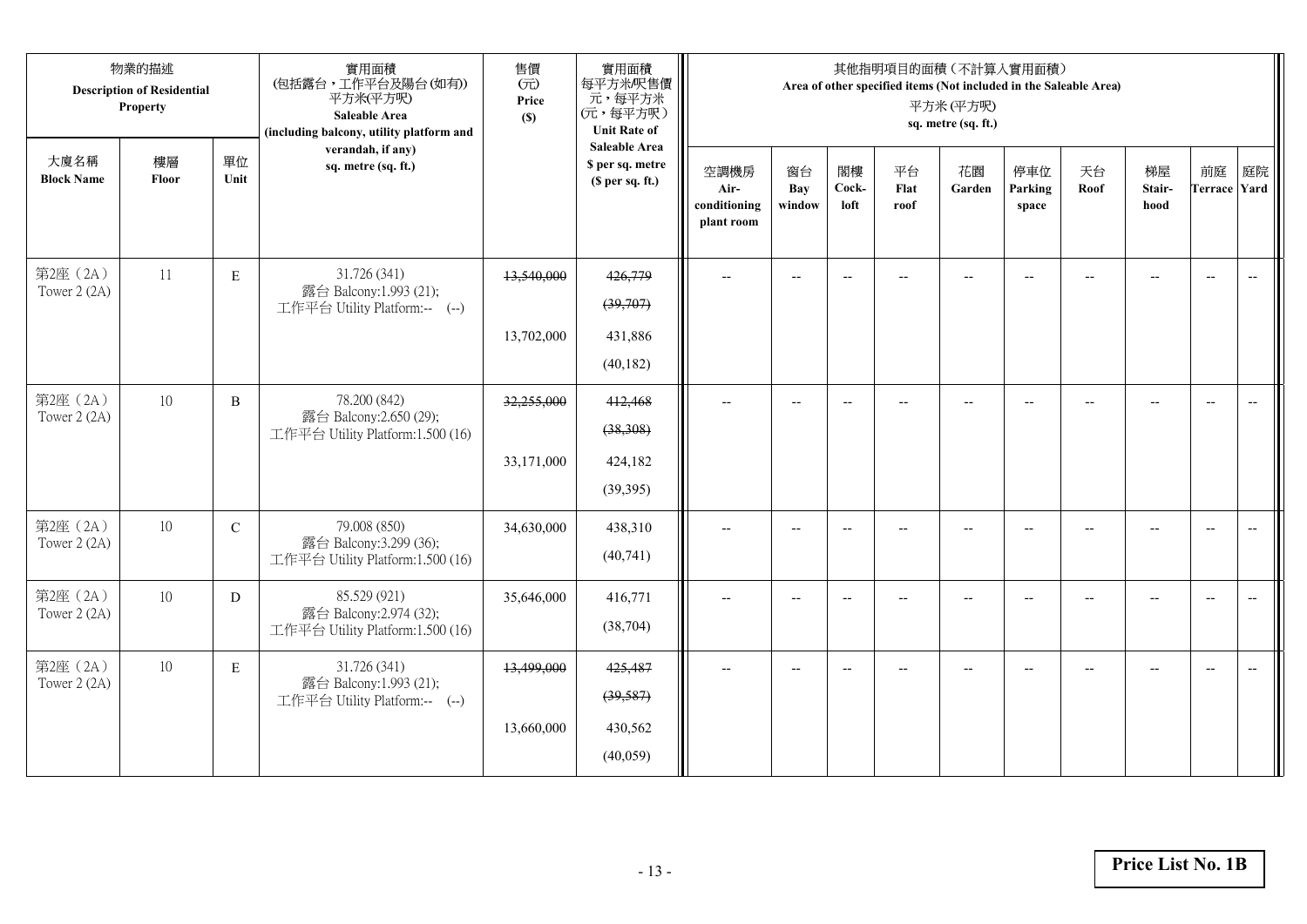|                          | 物業的描述<br><b>Description of Residential</b><br>Property<br>大廈名稱<br>樓層<br>單位 |              | 實用面積<br>(包括露台,工作平台及陽台(如有))<br>平方米(平方呎)<br>Saleable Area<br>(including balcony, utility platform and | 售價<br>(元)<br>Price<br>(S) | 實用面積<br>每平方米/呎售價<br>元,每平方米<br>(元,每平方呎)<br><b>Unit Rate of</b>          | 其他指明項目的面積 (不計算入實用面積)<br>Area of other specified items (Not included in the Saleable Area)<br>平方米(平方呎)<br>sq. metre (sq. ft.) |                          |                          |                          |                          |                          |                |                          |                           |                          |  |
|--------------------------|----------------------------------------------------------------------------|--------------|-----------------------------------------------------------------------------------------------------|---------------------------|------------------------------------------------------------------------|------------------------------------------------------------------------------------------------------------------------------|--------------------------|--------------------------|--------------------------|--------------------------|--------------------------|----------------|--------------------------|---------------------------|--------------------------|--|
| <b>Block Name</b>        | Floor                                                                      | Unit         | verandah, if any)<br>sq. metre (sq. ft.)                                                            |                           | <b>Saleable Area</b><br>\$ per sq. metre<br>(S <sub>per</sub> sq. ft.) | 空調機房<br>Air-<br>conditioning<br>plant room                                                                                   | 窗台<br>Bay<br>window      | 閣樓<br>Cock-<br>loft      | 平台<br>Flat<br>roof       | 花園<br>Garden             | 停車位<br>Parking<br>space  | 天台<br>Roof     | 梯屋<br>Stair-<br>hood     | 前庭<br><b>Terrace Yard</b> | 庭院                       |  |
| 第2座 (2B)<br>Tower 2 (2B) | 28                                                                         | $\, {\bf B}$ | 55.214 (594)<br>露台 Balcony:2.028 (22);<br>工作平台 Utility Platform:1.500 (16)                          | 22,154,000                | 401,239<br>(37,296)                                                    |                                                                                                                              | $-$                      | $\overline{\phantom{a}}$ |                          | $\sim$                   |                          |                |                          | $\overline{a}$            | $\overline{\phantom{a}}$ |  |
| 第2座 (2B)<br>Tower 2 (2B) | 27                                                                         | B            | 55.214 (594)<br>露台 Balcony:2.028 (22);<br>工作平台 Utility Platform:1.500 (16)                          | 22,023,000                | 398,866<br>(37,076)                                                    | $\overline{\phantom{a}}$                                                                                                     | $\overline{\phantom{a}}$ | $\overline{\phantom{a}}$ | $\overline{a}$           | $\overline{\phantom{a}}$ | $-$                      | $-$            | $\overline{a}$           | $-$                       | $\overline{\phantom{m}}$ |  |
| 第2座 (2B)<br>Tower 2 (2B) | 26                                                                         | $\, {\bf B}$ | 55.214 (594)<br>露台 Balcony:2.028 (22);<br>工作平台 Utility Platform:1.500 (16)                          | 21,956,000                | 397,653<br>(36,963)                                                    |                                                                                                                              | $\overline{\phantom{a}}$ | $-$                      | $-$                      | $-$                      | --                       |                | $\overline{\phantom{a}}$ | $\overline{\phantom{a}}$  |                          |  |
| 第2座 (2B)<br>Tower 2 (2B) | 25                                                                         | $\mathbf{A}$ | 59.308 (638)<br>露台 Balcony:2.000 (22);<br>工作平台 Utility Platform:1.750 (19)                          | 23,391,000                | 394,399<br>(36,663)                                                    | $-$                                                                                                                          | $\overline{\phantom{m}}$ | $\overline{\phantom{a}}$ | $\overline{\phantom{a}}$ | $-$                      | $\overline{\phantom{a}}$ | $\overline{a}$ | --                       | $\overline{\phantom{a}}$  | $\overline{\phantom{m}}$ |  |
| 第2座 (2B)<br>Tower 2 (2B) | 25                                                                         | $\, {\bf B}$ | 55.214 (594)<br>露台 Balcony:2.028 (22);<br>工作平台 Utility Platform:1.500 (16)                          | 21,891,000                | 396,476<br>(36, 854)                                                   | $\sim$                                                                                                                       | $\overline{a}$           | $\overline{a}$           | $\overline{a}$           | $-$                      | $\overline{a}$           |                | $\overline{a}$           | $\overline{\phantom{a}}$  | $\overline{\phantom{a}}$ |  |
| 第2座 (2B)<br>Tower 2 (2B) | 23                                                                         | A            | 59.308 (638)<br>露台 Balcony:2.000 (22);<br>工作平台 Utility Platform:1.750 (19)                          | 23,321,000                | 393,218<br>(36, 553)                                                   | $\overline{\phantom{a}}$                                                                                                     | $\overline{a}$           | $-$                      |                          | $\overline{a}$           | $-$                      | $-$            | $\overline{a}$           | $\overline{\phantom{a}}$  | $\sim$                   |  |
| 第2座 (2B)<br>Tower 2 (2B) | 23                                                                         | B            | 55.214 (594)<br>露台 Balcony:2.028 (22);<br>工作平台 Utility Platform:1.500 (16)                          | 21,826,000                | 395,298<br>(36,744)                                                    |                                                                                                                              |                          | $\overline{\phantom{a}}$ |                          |                          |                          |                |                          | $\overline{\phantom{a}}$  | $\overline{a}$           |  |
| 第2座 (2B)<br>Tower 2 (2B) | 22                                                                         | A            | 59.308 (638)<br>露台 Balcony:2.000 (22);<br>工作平台 Utility Platform:1.750 (19)                          | 23,251,000                | 392,038<br>(36, 444)                                                   | $\overline{\phantom{a}}$                                                                                                     | $-$                      | $-$                      | $\overline{a}$           | $\overline{a}$           | $-$                      |                | $-$                      | $-$                       | $\overline{\phantom{a}}$ |  |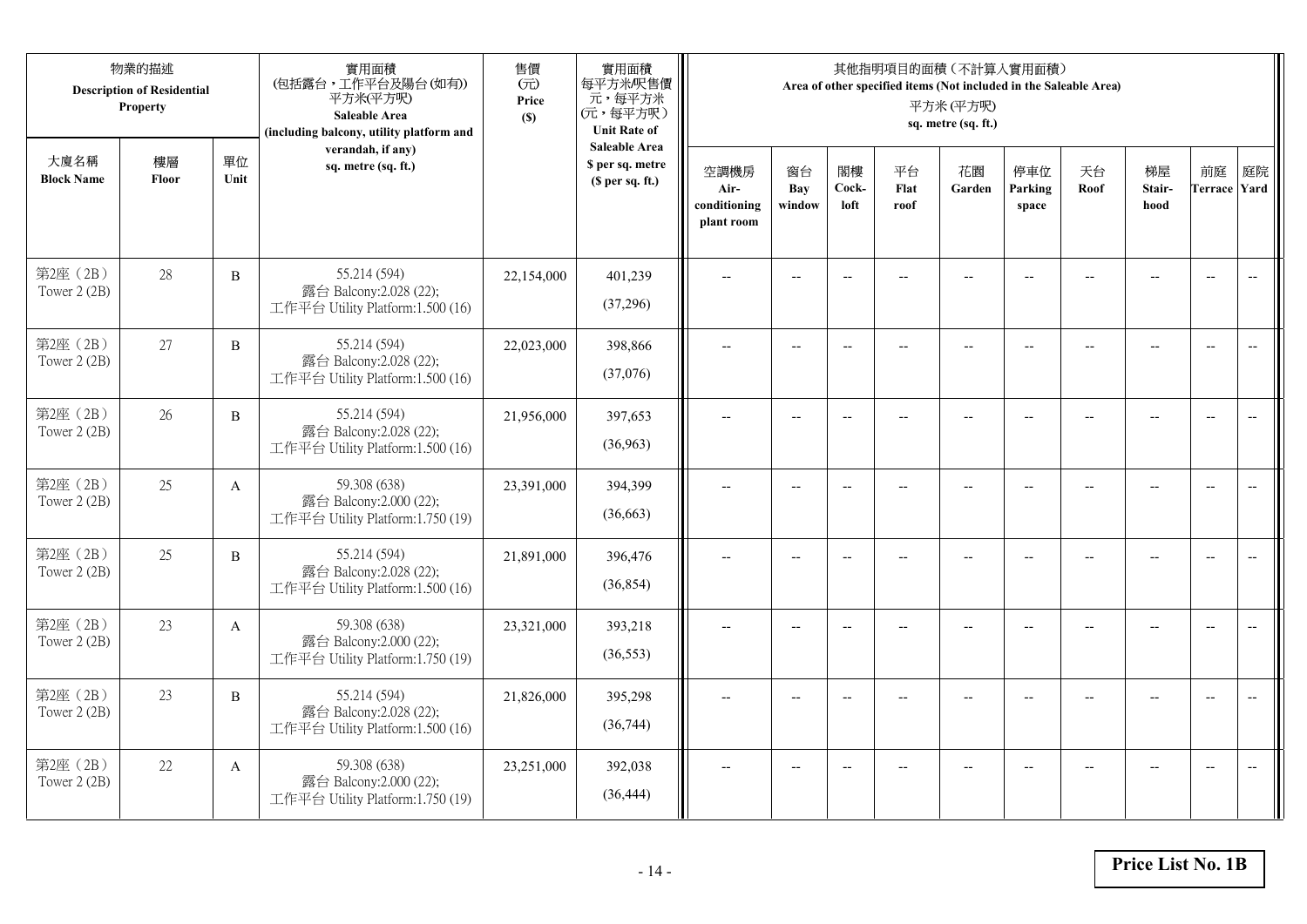| 物業的描述<br><b>Description of Residential</b><br>Property |             |                | 實用面積<br>(包括露台,工作平台及陽台(如有))<br>平方米(平方呎)<br>Saleable Area<br>(including balcony, utility platform and | 售價<br>(元)<br>Price<br>(S) | 實用面積<br>其他指明項目的面積 (不計算入實用面積)<br>每平方米/呎售價<br>Area of other specified items (Not included in the Saleable Area)<br>元,每平方米<br>平方米(平方呎)<br>(元,每平方呎)<br>sq. metre (sq. ft.)<br><b>Unit Rate of</b> |                                            |                          |                          |                          |                          |                          |                          |                          |                          |                          |
|--------------------------------------------------------|-------------|----------------|-----------------------------------------------------------------------------------------------------|---------------------------|-----------------------------------------------------------------------------------------------------------------------------------------------------------------------------------------------|--------------------------------------------|--------------------------|--------------------------|--------------------------|--------------------------|--------------------------|--------------------------|--------------------------|--------------------------|--------------------------|
| 大廈名稱<br><b>Block Name</b>                              | 樓層<br>Floor | 單位<br>Unit     | verandah, if any)<br>sq. metre (sq. ft.)                                                            |                           | <b>Saleable Area</b><br>\$ per sq. metre<br>(S <sub>per</sub> sq. ft.)                                                                                                                        | 空調機房<br>Air-<br>conditioning<br>plant room | 窗台<br>Bay<br>window      | 閣樓<br>Cock-<br>loft      | 平台<br>Flat<br>roof       | 花園<br>Garden             | 停車位<br>Parking<br>space  | 天台<br>Roof               | 梯屋<br>Stair-<br>hood     | 前庭<br>Terrace Yard       | 庭院                       |
| 第2座 (2B)<br>Tower 2 (2B)                               | 22          | $\, {\bf B}$   | 55.214 (594)<br>露台 Balcony:2.028 (22);<br>工作平台 Utility Platform:1.500 (16)                          | 21,761,000                | 394,121<br>(36,635)                                                                                                                                                                           |                                            | $\overline{\phantom{a}}$ | $-$                      |                          | $\overline{\phantom{a}}$ |                          |                          | $\overline{\phantom{a}}$ | $\overline{\phantom{a}}$ | $\overline{\phantom{a}}$ |
| 第2座 (2B)<br>Tower 2 (2B)                               | 21          | $\mathbf{A}$   | 59.308 (638)<br>露台 Balcony:2.000 (22);<br>工作平台 Utility Platform:1.750 (19)                          | 23,181,000                | 390,858<br>(36, 334)                                                                                                                                                                          | $\overline{\phantom{a}}$                   | $-$                      | $\overline{\phantom{a}}$ | $-$                      | $\overline{\phantom{m}}$ | $-$                      | $-$                      | $-$                      | $\overline{a}$           |                          |
| 第2座 (2B)<br>Tower 2 (2B)                               | 21          | $\overline{B}$ | 55.214 (594)<br>露台 Balcony:2.028 (22);<br>工作平台 Utility Platform:1.500 (16)                          | 21,695,000                | 392,926<br>(36,524)                                                                                                                                                                           | $\overline{\phantom{a}}$                   | $\overline{a}$           | $\overline{a}$           | $-$                      | $\overline{a}$           | $-$                      | $\overline{\phantom{a}}$ | $\overline{a}$           | $\overline{\phantom{a}}$ | $\overline{a}$           |
| 第2座 (2B)<br>Tower 2 (2B)                               | 20          | $\mathbf{A}$   | 59.308 (638)<br>露台 Balcony:2.000 (22);<br>工作平台 Utility Platform:1.750 (19)                          | 23,111,000                | 389,678<br>(36, 224)                                                                                                                                                                          | $\overline{\phantom{a}}$                   | $-$                      | $\overline{\phantom{a}}$ | $\overline{\phantom{a}}$ | $\overline{\phantom{a}}$ | $\overline{\phantom{a}}$ | $\overline{a}$           | $\overline{a}$           | $\overline{\phantom{a}}$ | $\overline{\phantom{a}}$ |
| 第2座 (2B)<br>Tower 2 (2B)                               | 20          | $\, {\bf B}$   | 55.214 (594)<br>露台 Balcony:2.028 (22);<br>工作平台 Utility Platform:1.500 (16)                          | 21,630,000                | 391,748<br>(36, 414)                                                                                                                                                                          |                                            | $\overline{\phantom{a}}$ | $\overline{\phantom{a}}$ | $\overline{a}$           | $\overline{a}$           |                          |                          |                          | $\overline{\phantom{a}}$ | $\overline{\phantom{m}}$ |
| 第2座 (2B)<br>Tower 2 (2B)                               | 19          | A              | 59.308 (638)<br>露台 Balcony:2.000 (22);<br>工作平台 Utility Platform:1.750 (19)                          | 23,043,000                | 388,531<br>(36,118)                                                                                                                                                                           |                                            | $-$                      | $\overline{\phantom{a}}$ |                          | $\sim$                   |                          |                          | $\sim$                   | $\overline{a}$           | $\overline{a}$           |
| 第2座 (2B)<br>Tower 2 (2B)                               | 19          | B              | 55.214 (594)<br>露台 Balcony:2.028 (22);<br>工作平台 Utility Platform:1.500 (16)                          | 21,566,000                | 390,589<br>(36,306)                                                                                                                                                                           |                                            | $-$                      | $\overline{\phantom{a}}$ |                          |                          |                          |                          | $-$                      | $\overline{\phantom{a}}$ | $-$                      |
| 第2座 (2B)<br>Tower 2 (2B)                               | 18          | A              | 59.308 (638)<br>露台 Balcony:2.000 (22);<br>工作平台 Utility Platform:1.750 (19)                          | 23,043,000                | 388,531<br>(36, 118)                                                                                                                                                                          | $\overline{\phantom{a}}$                   | $-$                      | $\overline{\phantom{a}}$ |                          | $\overline{a}$           | $-$                      |                          | $-$                      | $-$                      | $\overline{\phantom{a}}$ |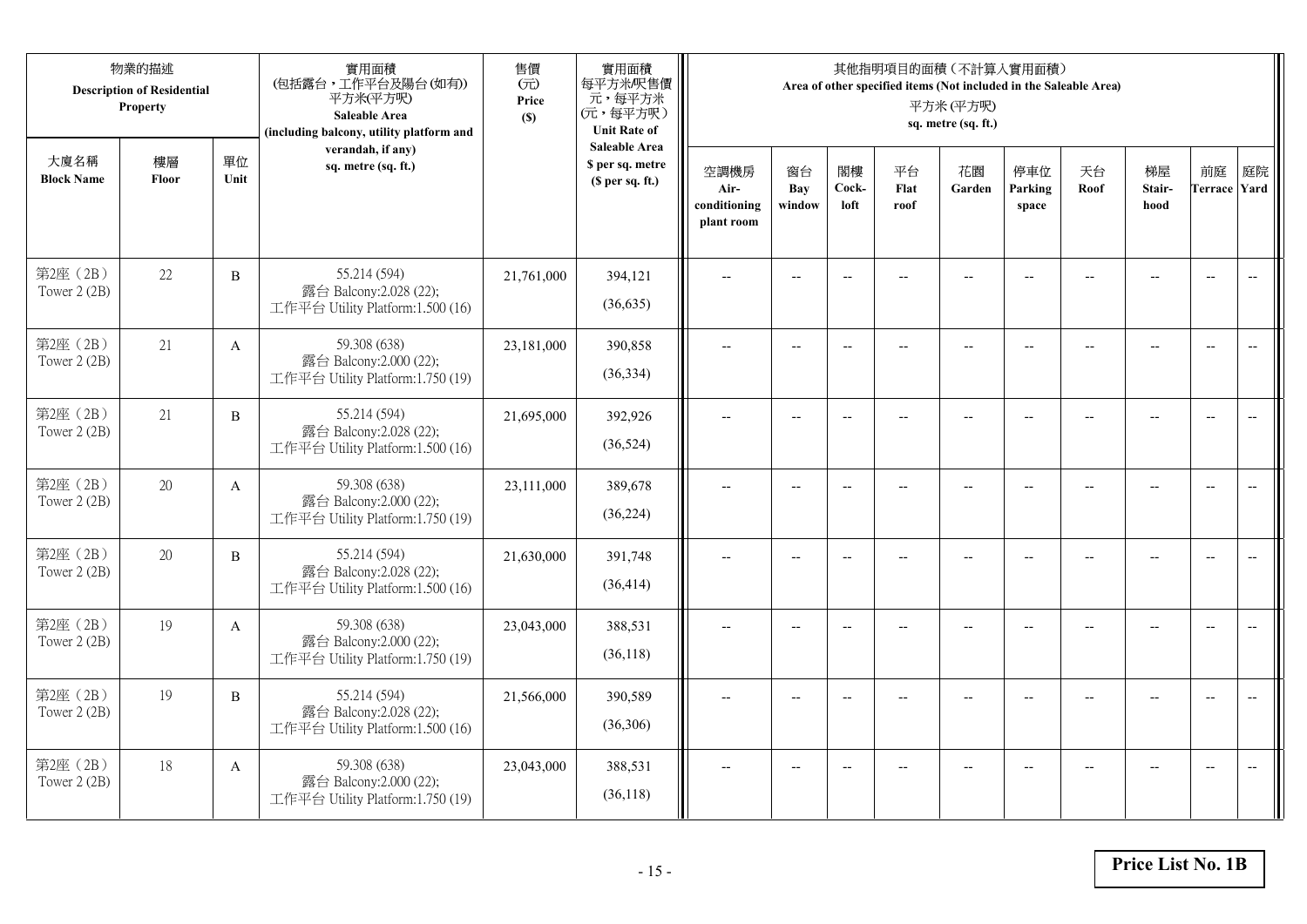|                          | 物業的描述<br><b>Description of Residential</b><br>Property<br>大廈名稱<br>樓層<br>單位 |              | 實用面積<br>(包括露台,工作平台及陽台(如有))<br>平方米(平方呎)<br>Saleable Area<br>(including balcony, utility platform and | 售價<br>(元)<br>Price<br>(S) | 實用面積<br>每平方米/呎售價<br>元,每平方米<br>(元,每平方呎)<br><b>Unit Rate of</b>          | 其他指明項目的面積 (不計算入實用面積)<br>Area of other specified items (Not included in the Saleable Area)<br>平方米(平方呎)<br>sq. metre (sq. ft.) |                          |                          |                          |                          |                          |                |                          |                           |                          |
|--------------------------|----------------------------------------------------------------------------|--------------|-----------------------------------------------------------------------------------------------------|---------------------------|------------------------------------------------------------------------|------------------------------------------------------------------------------------------------------------------------------|--------------------------|--------------------------|--------------------------|--------------------------|--------------------------|----------------|--------------------------|---------------------------|--------------------------|
| <b>Block Name</b>        | Floor                                                                      | Unit         | verandah, if any)<br>sq. metre (sq. ft.)                                                            |                           | <b>Saleable Area</b><br>\$ per sq. metre<br>(S <sub>per</sub> sq. ft.) | 空調機房<br>Air-<br>conditioning<br>plant room                                                                                   | 窗台<br>Bay<br>window      | 閣樓<br>Cock-<br>loft      | 平台<br>Flat<br>roof       | 花園<br>Garden             | 停車位<br>Parking<br>space  | 天台<br>Roof     | 梯屋<br>Stair-<br>hood     | 前庭<br><b>Terrace Yard</b> | 庭院                       |
| 第2座 (2B)<br>Tower 2 (2B) | 18                                                                         | $\, {\bf B}$ | 55.214 (594)<br>露台 Balcony:2.028 (22);<br>工作平台 Utility Platform:1.500 (16)                          | 21,566,000                | 390,589<br>(36,306)                                                    |                                                                                                                              | $-$                      | $\overline{\phantom{a}}$ |                          |                          |                          |                |                          | $\overline{a}$            | $\overline{\phantom{a}}$ |
| 第2座 (2B)<br>Tower 2 (2B) | 17                                                                         | $\mathbf{A}$ | 59.308 (638)<br>露台 Balcony:2.000 (22);<br>工作平台 Utility Platform:1.750 (19)                          | 22,905,000                | 386,204<br>(35,901)                                                    | $\overline{\phantom{a}}$                                                                                                     | $\overline{\phantom{a}}$ | $\overline{\phantom{a}}$ | $\overline{a}$           | $\overline{\phantom{a}}$ | $-$                      |                | $\overline{a}$           | $-$                       | $\overline{\phantom{m}}$ |
| 第2座 (2B)<br>Tower 2 (2B) | 17                                                                         | $\, {\bf B}$ | 55.214 (594)<br>露台 Balcony:2.028 (22);<br>工作平台 Utility Platform:1.500 (16)                          | 21,438,000                | 388,271<br>(36,091)                                                    |                                                                                                                              | $\overline{\phantom{a}}$ | $-$                      | $-$                      | $-$                      | --                       |                | $\overline{\phantom{a}}$ | $\overline{\phantom{a}}$  |                          |
| 第2座 (2B)<br>Tower 2 (2B) | 16                                                                         | $\mathbf{A}$ | 59.308 (638)<br>露台 Balcony:2.000 (22);<br>工作平台 Utility Platform:1.750 (19)                          | 22,836,000                | 385,041<br>(35,793)                                                    | $-$                                                                                                                          | $\overline{\phantom{a}}$ | $\overline{\phantom{a}}$ | $\overline{\phantom{a}}$ | $-$                      | $\overline{\phantom{a}}$ | $\overline{a}$ | --                       | $\overline{\phantom{a}}$  | $\overline{\phantom{m}}$ |
| 第2座 (2B)<br>Tower 2 (2B) | 16                                                                         | $\, {\bf B}$ | 55.214 (594)<br>露台 Balcony:2.028 (22);<br>工作平台 Utility Platform:1.500 (16)                          | 21,374,000                | 387,112<br>(35,983)                                                    | $\sim$                                                                                                                       | $\overline{a}$           | $\overline{a}$           | $\overline{a}$           | $\overline{\phantom{a}}$ | $\overline{a}$           |                | $\overline{a}$           | $\overline{\phantom{a}}$  | $\overline{\phantom{a}}$ |
| 第2座 (2B)<br>Tower 2 (2B) | 15                                                                         | A            | 59.308 (638)<br>露台 Balcony:2.000 (22);<br>工作平台 Utility Platform:1.750 (19)                          | 22,768,000                | 383,894<br>(35,687)                                                    | $\overline{\phantom{a}}$                                                                                                     | $\overline{a}$           | $\overline{\phantom{a}}$ |                          | $-$                      | $-$                      | $-$            | $\overline{a}$           | $\overline{\phantom{a}}$  | $\sim$                   |
| 第2座 (2B)<br>Tower 2 (2B) | 15                                                                         | B            | 55.214 (594)<br>露台 Balcony:2.028 (22);<br>工作平台 Utility Platform:1.500 (16)                          | 21,310,000                | 385,953<br>(35,875)                                                    |                                                                                                                              |                          | $\overline{\phantom{a}}$ |                          |                          |                          |                |                          | $\overline{\phantom{a}}$  | $\overline{\phantom{a}}$ |
| 第2座 (2B)<br>Tower 2 (2B) | 12                                                                         | A            | 59.308 (638)<br>露台 Balcony:2.000 (22);<br>工作平台 Utility Platform:1.750 (19)                          | 22,700,000                | 382,748<br>(35,580)                                                    | $\overline{\phantom{a}}$                                                                                                     | $-$                      | $\overline{\phantom{a}}$ |                          | $\overline{a}$           | $-$                      |                | $-$                      | $-$                       | $\overline{\phantom{a}}$ |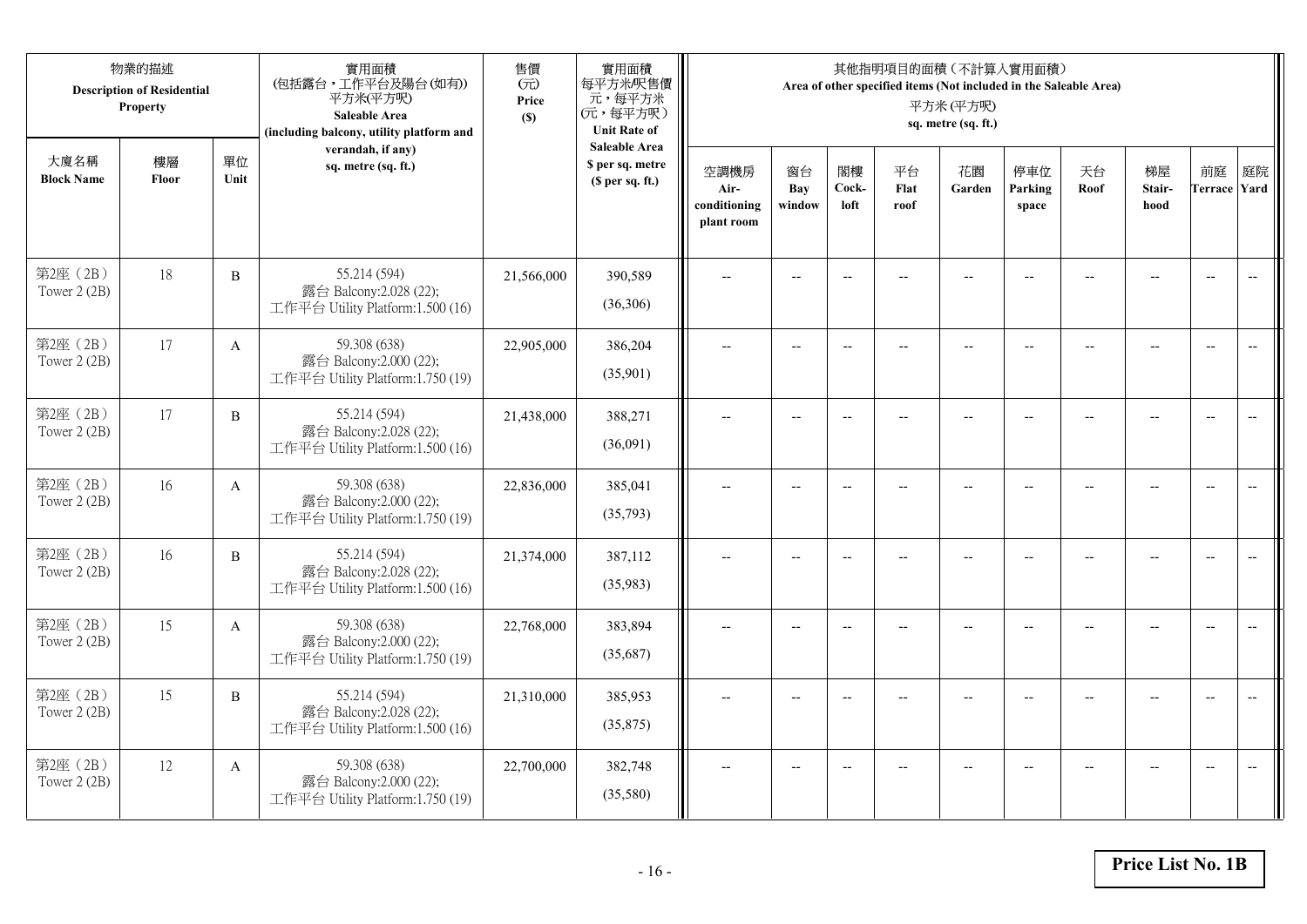|                           | 物業的描述<br><b>Description of Residential</b><br><b>Property</b> |            | 實用面積<br>(包括露台,工作平台及陽台(如有))<br>平方米(平方呎)<br><b>Saleable Area</b><br>(including balcony, utility platform and | 售價<br>(元)<br>Price<br>(S) | 實用面積<br>每平方米/呎售價<br>元,每平方米<br>(元,每平方呎)<br><b>Unit Rate of</b> | 其他指明項目的面積 (不計算入實用面積)<br>Area of other specified items (Not included in the Saleable Area)<br>平方米 (平方呎)<br>sq. metre (sq. ft.) |                          |                                                     |                    |                          |                         |                     |                      |                          |                          |  |  |
|---------------------------|---------------------------------------------------------------|------------|------------------------------------------------------------------------------------------------------------|---------------------------|---------------------------------------------------------------|-------------------------------------------------------------------------------------------------------------------------------|--------------------------|-----------------------------------------------------|--------------------|--------------------------|-------------------------|---------------------|----------------------|--------------------------|--------------------------|--|--|
| 大廈名稱<br><b>Block Name</b> | 樓層<br>Floor                                                   | 單位<br>Unit | verandah, if any)<br>sq. metre (sq. ft.)                                                                   |                           | <b>Saleable Area</b><br>\$ per sq. metre<br>(S per sq. ft.)   | 空調機房<br>Air-<br>conditioning<br>plant room                                                                                    | 窗台<br>Bay<br>window      | 閣樓<br>Cock-<br>loft                                 | 平台<br>Flat<br>roof | 花園<br>Garden             | 停車位<br>Parking<br>space | 天台<br>Roof          | 梯屋<br>Stair-<br>hood | 前庭<br>Terrace Yard       | 庭院                       |  |  |
| 第2座 (2B)<br>Tower 2 (2B)  | 12                                                            | B          | 55.214 (594)<br>露台 Balcony:2.028 (22);<br>工作平台 Utility Platform:1.500 (16)                                 | 21,246,000                | 384,794<br>(35,768)                                           | $\overline{\phantom{a}}$                                                                                                      | $\overline{\phantom{a}}$ | $\hspace{0.05cm} -\hspace{0.05cm} -\hspace{0.05cm}$ | --                 | $\overline{\phantom{a}}$ | --                      | $\hspace{0.05cm} -$ | --                   | $\overline{\phantom{a}}$ | $\overline{\phantom{m}}$ |  |  |
| 第2座 (2B)<br>Tower 2 (2B)  | 11                                                            | A          | 59.308 (638)<br>露台 Balcony:2.000 (22);<br>工作平台 Utility Platform:1.750 (19)                                 | 22,633,000                | 381,618<br>(35, 475)                                          | $\overline{\phantom{a}}$                                                                                                      | $-$                      | $-$                                                 |                    | $\overline{\phantom{a}}$ | --                      |                     |                      | $- -$                    |                          |  |  |
| 第2座 (2B)<br>Tower 2 (2B)  | 11                                                            | B          | 55.214 (594)<br>露台 Balcony:2.028 (22);<br>工作平台 Utility Platform:1.500 (16)                                 | 21,181,000                | 383,616<br>(35,658)                                           | $\overline{\phantom{a}}$                                                                                                      | $\overline{\phantom{a}}$ | $--$                                                | --                 | $\overline{\phantom{a}}$ | --                      |                     |                      | $\overline{\phantom{a}}$ |                          |  |  |
| 第2座 (2B)<br>Tower 2 (2B)  | 10                                                            | A          | 59.308 (638)<br>露台 Balcony: 2.000 (22);<br>工作平台 Utility Platform:1.750 (19)                                | 22,565,000                | 380,471<br>(35,368)                                           | $\overline{\phantom{a}}$                                                                                                      | $-$                      | $- -$                                               | --                 | $\overline{\phantom{a}}$ | --                      | --                  | --                   | $\overline{\phantom{a}}$ | $\overline{\phantom{a}}$ |  |  |
| 第2座 (2B)<br>Tower 2 (2B)  | 10                                                            | B          | 55.214 (594)<br>露台 Balcony:2.028 (22);<br>工作平台 Utility Platform:1.500 (16)                                 | 21,119,000                | 382,494<br>(35, 554)                                          | $\overline{\phantom{a}}$                                                                                                      | $-$                      | $\overline{\phantom{a}}$                            |                    | $\overline{a}$           | --                      |                     |                      | $\overline{\phantom{a}}$ | $\overline{\phantom{a}}$ |  |  |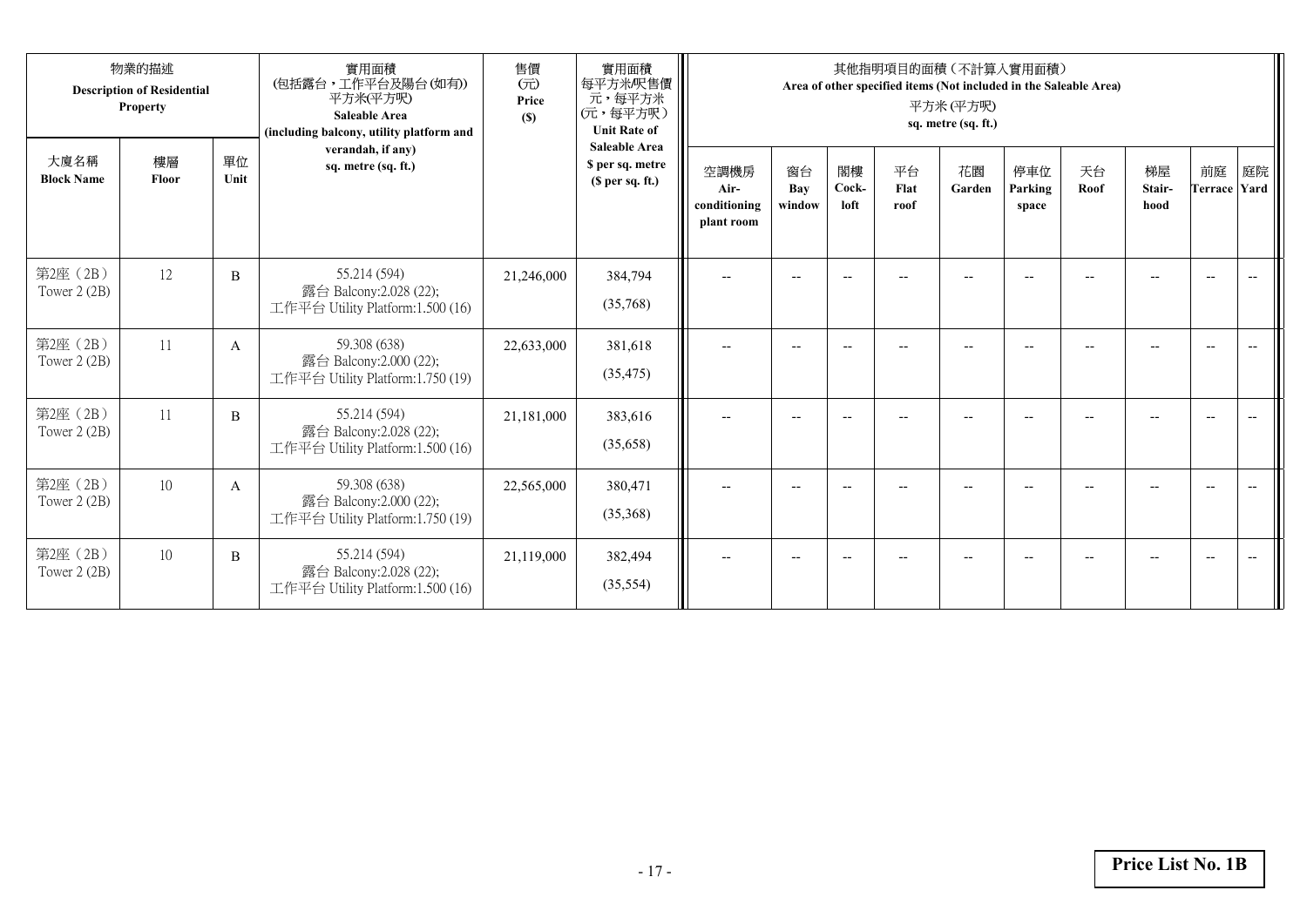#### 第三部份:其他資料 **Part 3: Other Information**

(1) 準買家應參閱期數的售樓說明書,以了解期數的資料。

Prospective purchasers are advised to refer to the sales brochure for the Phase for information on the Phase.

(2) 根據《一手住宅物業銷售條例》第 52(1)條及第 53(2)及(3)條, -

According to sections 52(1) and 53(2) and (3) of the Residential Properties (First-hand Sales) Ordinance, -

#### 第 52(1)條 / Section 52(1)

在某人就指明住宅物業與擁有人訂立臨時買賣合約時,該人須向擁有人支付售價的 5%的臨時訂金。

A preliminary deposit of 5% of the purchase price is payable by a person to the owner on entering into a preliminary agreement for sale and purchase in respect of the specified residential property with the owner.

#### 第 53(2)條 / Section 53(2)

如某人於某日期訂立臨時買賣合約,並於該日期後的 5 個工作日內,就有關住宅物業簽立買賣合約,則擁有人必須在該日期後的 8 個工作日內,簽立該買賣合約。

If a person executes an agreement for sale and purchase in respect of the residential property within 5 working days after the date on which the person enters into the preliminary agreement for sale and purchase, the owner must execute the agreement for sale and purchase within 8 working days after that date.

#### 第 53(3)條 / Section 53(3)

如某人於某日期訂立臨時買賣合約,但沒有於該日期後的 5 個工作日内,就有關住宅物業簽立買賣合約,則 -(i) 該臨時合約即告終止;(ii) 有關的臨時訂金即予沒收;及 (iii) 擁有人不得 就該人沒有簽立買賣合約而針對該人提出進一步申索。

If a person does not execute an agreement for sale and purchase in respect of the residential property within 5 working days after the date on which the person enters into the preliminary agreement for sale and purchase- (i) the preliminary agreement is terminated; (ii) the preliminary deposit is forfeited; and (iii) the owner does not have any further claim against the person for the failure.

(3) 實用面積及屬該住宅物業其他指明項目的面積是按《一手住宅物業銷售條例》第 8 條及附表二第 2 部的計算得出的。

The saleable area and area of other specified items of the residential property are calculated in accordance with section 8 and Part 2 of Schedule 2 to the Residential Properties (First-hand Sales) Ordinance.

- (4) 註:於本第(4)段中:
	- (a) 「售價」指本價單第二部份中所列表之住宅物業的售價。而「成交金額」指臨時買賣合約中訂明的住宅物業的實際金額,因應不同支付條款及/或折扣按售價計算得出之價目,皆以進位 到最接近的百位數作為成交金額。
	- (b) 「賣方」指香港鐵路有限公司,而『如此聘用的人』指 High Crown Holdings Limited,即獲香港鐵路有限公司聘用作統籌和監管期數的設計、規劃、建造、裝置、完成及銷售的過程的人 士。
	- (c) 買方於簽署臨時買賣合約時須繳付相等於成交金額 5%之金額作為臨時訂金,其中港幣\$100,000 之部分臨時訂金必須以銀行本票支付,臨時訂金的餘額可以支票支付,本票及支票抬頭 請寫「的近律師行」或「**DEACONS**」。
	- Notes: In this paragraph (4):
	- (a) "Price" means the price of the residential property set out in Part 2 of this Price List, and "Transaction Price" means the actual price of the residential property set out in the preliminary agreement for sale and purchase. The amount obtained after applying the relevant terms of payment and/or applicable discounts on the Price will be rounded up to the nearest hundred to determine the Transaction Price.
	- (b) "Vendor" means MTR Corporation Limited and "Person so Engaged" means High Crown Holdings Limited, the person engaged by MTR Corporation Limited to co-ordinate and supervise the process of designing, planning, constructing, fitting out, completing and marketing the Phase.
	- (c) Upon signing of the preliminary agreement for sale and purchase, the Purchaser shall pay the preliminary deposit which is equivalent to 5% of the Transaction Price. HK\$100,000 being part of the preliminary deposit must be paid by cashier order(s) and the balance of the preliminary deposit may be paid by cheque(s). The cashier order(s) and cheque(s) should be made payable to "**DEACONS**" or "的近律師行**"**.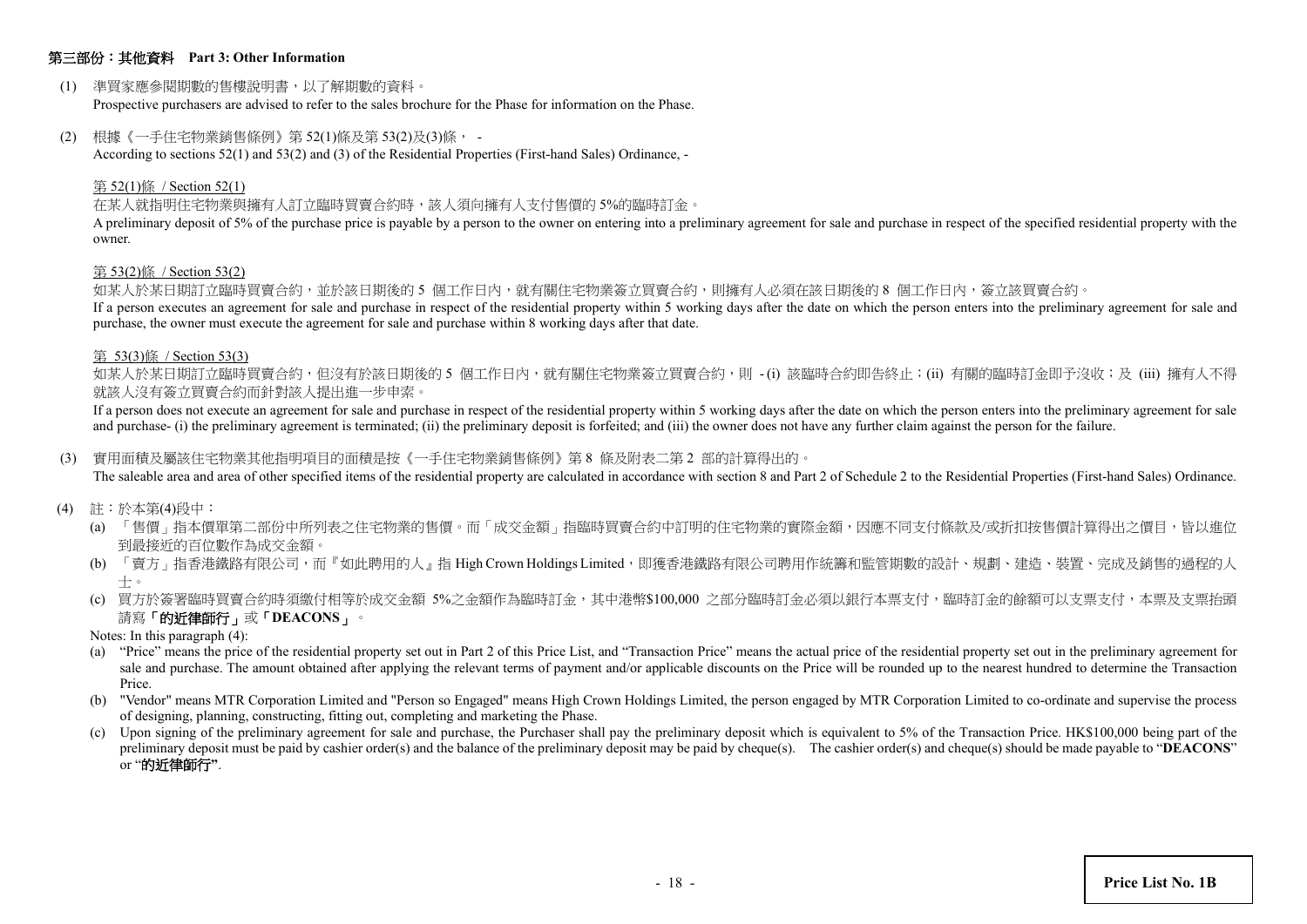#### (4) (i) 支付條款 **Terms of Payment:**

# **(A) 180** 天現金優惠付款計劃 **180-day Cash Payment Plan (**照售價減 **8%) (8% discount from Price)**

- 1. 成交金額 5%: 臨時訂金須於買方簽署臨時買賣合約時繳付,買方並須於其後 5 個工作天内簽署買賣合約。 5% of the Transaction Price being the Preliminary Deposit shall be paid upon signing of the preliminary agreement for sale and purchase. The agreement for sale and purchase must be signed by the Purchaser within 5 working days thereafter.
- 2. 成交金額 95%: 成交金額餘款須於買方簽署臨時買賣合約後 180 天內支付,或於賣方就其有能力將物業有效地轉讓予買方一事向買方發出通知的日期後的 14 天内支付,以較 早者為準。

95% of the Transaction Price being the balance of the Transaction Price shall be paid by the Purchaser within 180 days after signing of the preliminary agreement for sale and purchase, or within 14 days after the date of the notification to the Purchaser that the Vendor is in a position validly to assign the property to the Purchaser, whichever is the earlier.

#### (B) **180** 天備用一按貸款付款計劃 **180-day Standby First Mortgage Payment Plan (**照售價減 **5.5%) (5.5% discount from Price)**

- 1. 成交金額 5%: 臨時訂金須於買方簽署臨時買賣合約時繳付,買方並須於其後 5 個工作天內簽署買賣合約。 5% of the Transaction Price being the Preliminary Deposit shall be paid upon signing of the preliminary agreement for sale and purchase. The agreement for sale and purchase must be signed by the Purchaser within 5 working days thereafter.
- 2. 成交金額 95%: 成交金額餘款須於買方簽署臨時買賣合約後 180 天內支付,或於賣方就其有能力將物業有效地轉讓予買方一事向買方發出通知的日期後的 14 天内支付,以較 早者為準。

 95% of the Transaction Price being the balance of the Transaction Price shall be paid by the Purchaser within 180 days after signing of the preliminary agreement for sale and purchase, or within 14 days after the date of the notification to the Purchaser that the Vendor is in a position validly to assign the property to the Purchaser, whichever is the earlier.

# **(C) 360** 天現金優惠付款計劃 **360-day Cash Payment Plan (**照售價減 **6%) (6% discount from Price)**

- 1. 成交金額 5%: 臨時訂金須於買方簽署臨時買賣合約時繳付,買方並須於其後 5 個工作天內簽署買賣合約。 5% of the Transaction Price being the Preliminary Deposit shall be paid upon signing of the preliminary agreement for sale and purchase. The agreement for sale and purchase must be signed by the Purchaser within 5 working days thereafter.
- 2. 成交金額 5%: 部份成交金額須於買方簽署臨時買賣合約後 180 天內支付,或於賣方就其有能力將物業有效地轉讓予買方一事向買方發出通知的日期後的 14 天內支付,以較 早者為準。

5% of the Transaction Price being part payment of Transaction Price shall be paid by the Purchaser within 180 days after signing of the preliminary agreement for sale and purchase, or within 14 days after the date of the notification to the Purchaser that the Vendor is in a position validly to assign the property to the Purchaser, whichever is the earlier.

3. 成交金額 90%: 成交金額餘款須於買方簽署臨時買賣合約後 360 天内支付,或於賣方就其有能力將物業有效地轉讓予買方一事向買方發出通知的日期後的 14 天内支付,以較 早者為準。

90% of the Transaction Price being the balance of the Transaction Price shall be paid by the Purchaser within 360 days after signing of the preliminary agreement for sale and purchase, or within 14 days after the date of the notification to the Purchaser that the Vendor is in a position validly to assign the property to the Purchaser, whichever is the earlier.

#### **(D)** 建築期付款計劃 **Stage Payment Plan (**照售價減 **4%) (4% discount from Price)**

- 1. 成交金額 5%﹕臨時訂金須於買方簽署臨時買賣合約時繳付,買方並須於其後 5 個工作天內簽署買賣合約。 5% of the Transaction Price being the Preliminary Deposit shall be paid upon signing of the preliminary agreement for sale and purchase. The agreement for sale and purchase must be signed by the Purchaser within 5 working days thereafter.
- 2. 成交金額 5%: 部份成交金額須於買方簽署臨時買賣合約後 180 天內支付,或於賣方就其有能力將物業有效地轉讓予買方一事向買方發出通知的日期後的 14 天内支付,以較 早者為準。

5% of the Transaction Price being part payment of Transaction Price shall be paid by the Purchaser within 180 days after signing of the preliminary agreement for sale and purchase, or within 14 days after the date of the notification to the Purchaser that the Vendor is in a position validly to assign the property to the Purchaser, whichever is the earlier.

3. 成交金額 90%﹕成交金額餘款須於賣方就其有能力將物業有效地轉讓予買方一事向買方發出通知的日期後的 14 天內支付。 90% of the Transaction Price being the balance of the Transaction Price shall be paid within 14 days after the date of the notification to the Purchaser that the Vendor is in a position validly to assign the property to the Purchaser.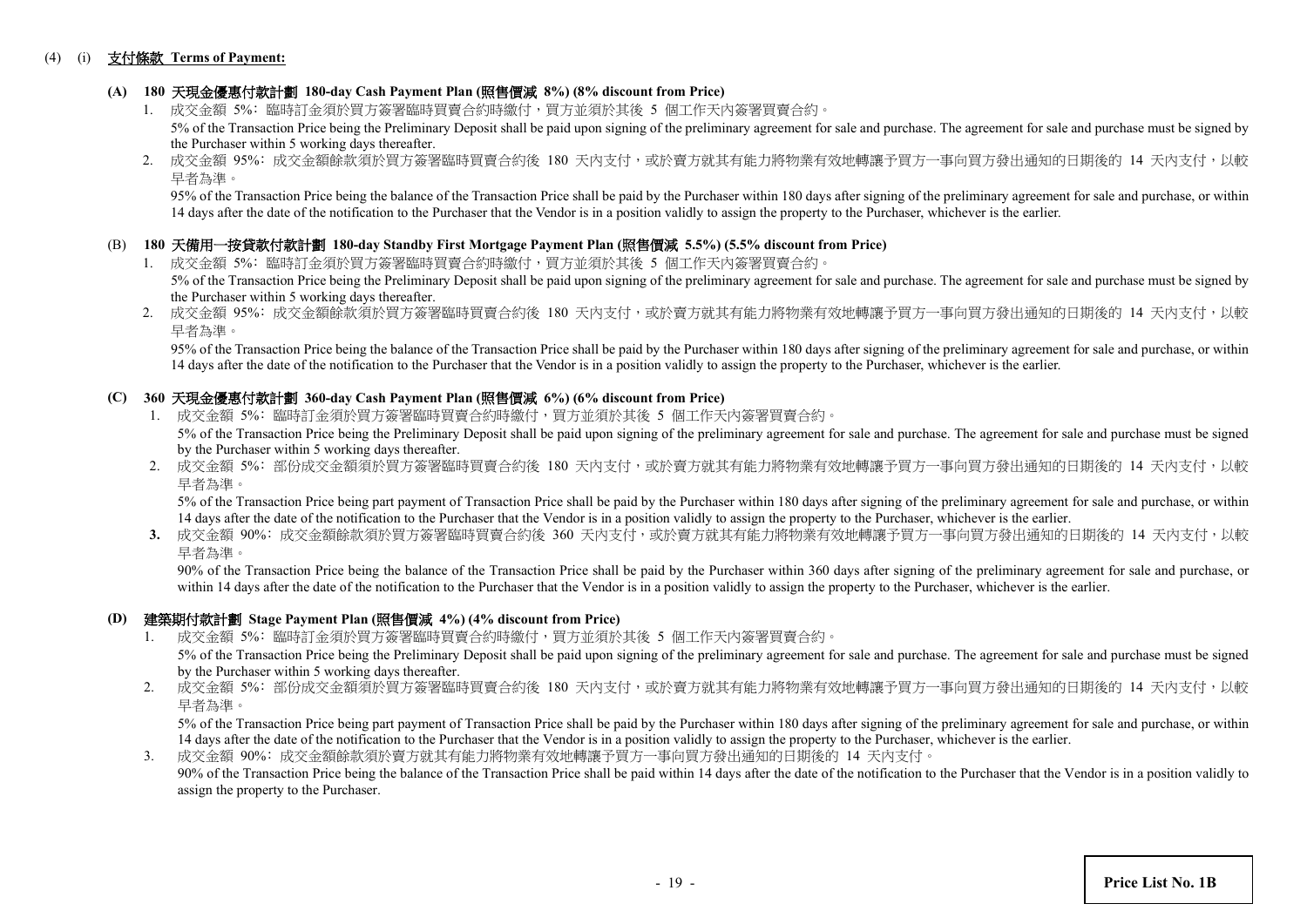# (4) (ii) 售價獲得折扣的基礎

#### **The basis on which any discount on the Price is available**

(a) 請參閱(4)(i) Please refer to  $(4)$ (i)

#### (b) 「早鳥」優惠 **"Early Bird" Discount**

買方可獲額外 3%售價折扣優惠作為「早鳥」優惠。 An extra 3% discount from the Price would be offered to the Purchasers as the "Early Bird" Benefit.

(c) 「南區優尚生活」優惠 **"Superior southside living" Benefit** 買方可獲額外 3%售價折扣優惠作為「南區優尚生活」優惠。

An extra 3% discount from the Price would be offered to the Purchasers as the "Superior southside living" Benefit.

(d) 「**Kerry Homes** 會員」優惠 **"Kerry Homes Member" Benefit** 買家如屬 Kerry Homes 會員,可獲額外 1%售價折扣優惠。 An extra 1% discount from the Price would be offered to Purchasers who are "Kerry Homes members".

#### (e) 「**Sino Club** 會員」優惠 **"Sino Club Member" Benefit**

買家如屬 Sino Club 會員,可獲額外 1%售價折扣優惠。 An extra 1% discount from the Price would be offered to Purchasers who are "Sino Club members".

(f) 「印花稅津貼」優惠 **"Subsidy of Stamp Duty" Benefit**

買方可獲額外 4%售價折扣優惠作為「印花稅津貼」優惠。 An extra 4% discount from the Price would be offered to the Purchasers as the "Subsidy of Stamp Duty" Benefit.

# (4) (iii) 可就購買期數中的指明住宅物業而連帶獲得的任何贈品、財務優惠或利益

**Any gift, or any financial advantage or benefit, to be made available in connection with the purchase of a specified residential property in the Phase**

(a) 備用第一按揭貸款 (此安排只適用於選擇支付條款 (B) 180 天備用一按貸款付款計劃之買方。 ) Standby First Mortgage Loan (This arrangement is only applicable to Purchasers who choose Terms of Payment (B) 180-day Standby First Mortgage Payment Plan.)

買方可向如此聘用的人介紹之財務機構或如此聘用的人指定的其它公司 (「介紹之第一承按人」)申請最高達成交金額之 70%之第一按揭貸款(「第一按揭貸款」)。第一按揭貸款及其 申請受以下條件規限:

The Purchaser may apply to the financial institution referred by the Person so Engaged or any other company designated by the Person so Engaged (the "Referred First Mortgagee") for first mortgage loan with a maximum loan amount equivalent to 70% of the Transaction Price (the "First Mortgage Loan"). The First Mortgage Loan and its application are subject to the following terms and conditions:

1) 買方必須於付清成交金額餘款之日起計最少 60 天前以指定格式的申請書向介紹之第一承按人申請第一按揭貸款。

The Purchaser shall apply to the Referred First Mortgagee for the First Mortgage Loan by the prescribed form not less than 60 days before the due date of payment of the balance of the Transaction Price.

- 2) 買方須依照介紹之第一承按人之要求提供足夠之入息證明文件。 The Purchaser shall provide sufficient proof of income in accordance with the requirements of the Referred First Mortgagee.
- 3) 買方須以所購之期數的住宅物業之第一樓花按揭(如適用)及第一法定按揭作為第一按揭貸款的抵押。 The First Mortgage Loan shall be secured by a first equitable mortgage (if applicable) and a first legal mortgage over the residential property in the Phase purchased by the Purchaser.
- 4) 第一按揭貸款年期最長為 25 年。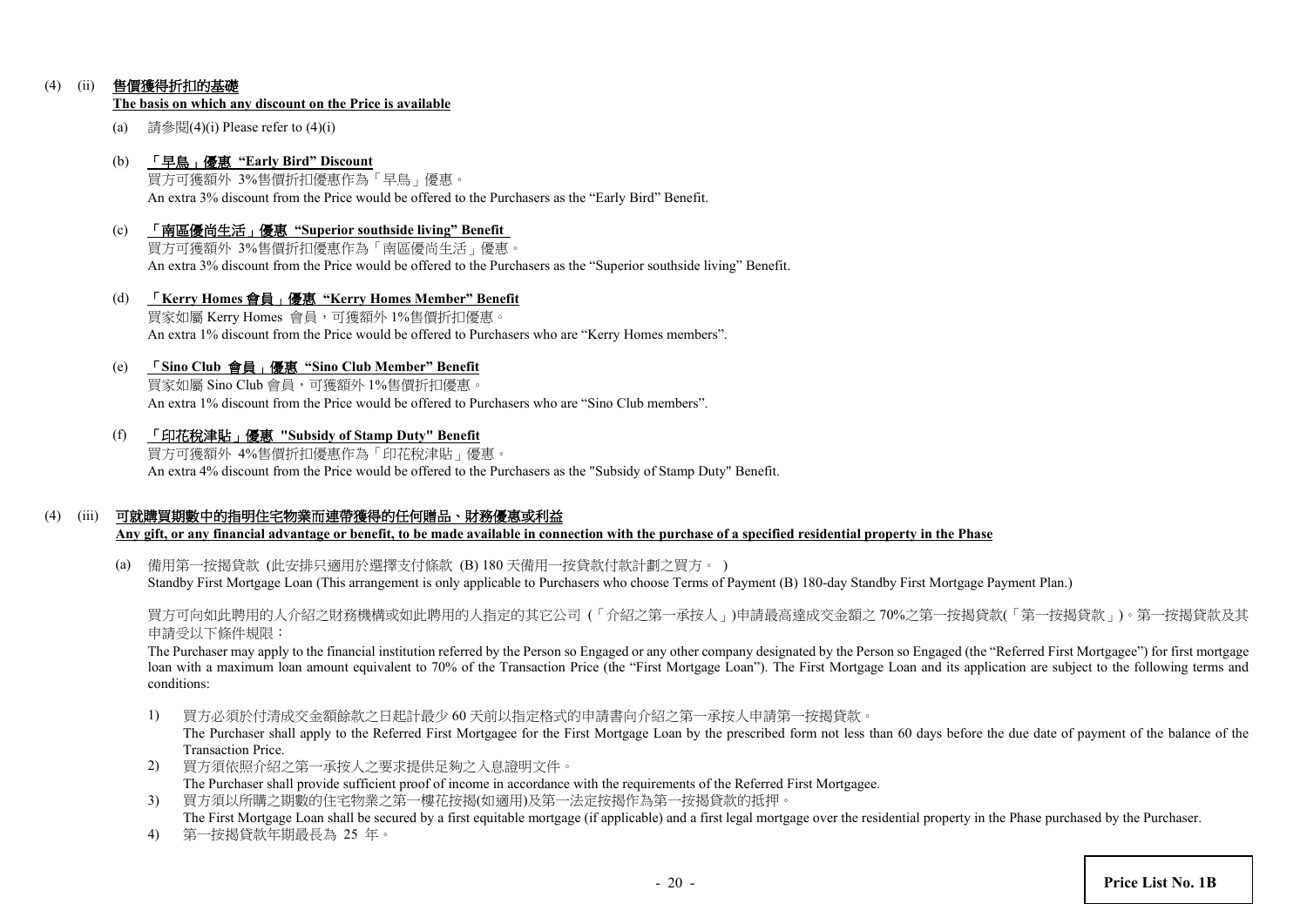The maximum tenor of the First Mortgage Loan shall be 25 years.

- 5) 第一按揭貸款年利率以最優惠利率(P)減 2.75%計算。P 為介紹之第一承按人不時報價之港元最優惠利率,利率浮動,現為年利率 5.25%。最終按揭利率以介紹之第一承按人審 批結果而定,賣方及如此聘用的人並無就其作出,亦不得被視為就其作出任何不論明示或隱含之陳述、承諾或保證。 The interest rate of the First Mortgage Loan shall be Prime Rate (P) minus 2.75% (P-2.75%). P shall be the Hong Kong Dollar Best Lending Rate as quoted by the Referred First Mortgagee from time to time, subject to fluctuation. P currently is 5.25% per annum. The final mortgage rate will be subject to final approval by the Referred First Mortgagee. No representation, undertaking or warranty, whether express or implied, is given, or shall be deemed to have been given by the Vendor and the Person so Engaged in respect thereof.
- 6) 買方須每月供款,而利息由提款日起計算(提款日須於簽署臨時買賣合約後 180 天內)。 Purchasers shall pay monthly instalments and interest will be accrued starting from the day of drawdown, which shall be within 180 days after signing of the preliminary agreement for sale and purchase.
- 7) 第一按揭貸款及其相關擔保(如要)之文件必須由介紹之第一承按人指定之律師行辦理,並由買方及其擔保人(如有)須支付所有第一按揭貸款及其擔保相關之律師費及雜費。 All legal documents in relation to the First Mortgage Loan and its related guarantee(s) (if necessary) must be prepared by the solicitors' firm designated by the Referred First Mortgagee and all legal costs and disbursements relating thereto shall be paid by the Purchaser and his/her/its guarantor(s) (if any).
- 8) 買方於決定選擇此安排前,請先向介紹之第一承按人查詢清楚第一按揭貸款之條款及條件、批核條件及申請手續。 The Purchaser is advised to enquire with the Referred First Mortgagee on details of the terms and conditions, approval conditions and application procedures of the First Mortgage Loan before choosing this arrangement.
- 9) 第一按揭貸款之條款及批核條件僅供參考。介紹之第一承按人保留在其認為合適時不時更改第一按揭貸款之條款及批核條件的權利。 The terms and conditions and approval conditions of the First Mortgage Loan are for reference only. The Referred First Mortgagee reserves the right to change the terms and conditions and approval conditions of the First Mortgage Loan from time to time as it sees fit.
- 10) 第一按揭貸款受其他條款及細則約束。第一按揭貸款批核與否及借貸條款以介紹之第一承按人之最終決定為準,與賣方及如此聘用的人無關,且於任何情況賣方及如此聘用的 人均無需為此負責。賣方及如此聘用的人並無或不得被視為就第一按揭貸款之按揭條款及條件以及申請批核與否作出任何不論明示或隱含之陳述、承諾或保證。不論貸款獲批 與否,買方仍須按買賣合約完成交易及付清成交金額餘款。買方不得就由於或有關第一按揭貸款的批核或不批核及/或任何與第一按揭貸款相關事宜而向賣方及/或如此聘用的人 提出任何申索。

The First Mortgage Loan is subject to other terms and conditions. The terms and conditions and the approval or disapproval of applications for the First Mortgage Loan are subject to the final decision of the Referred First Mortgagee, and are not related to the Vendor and the Person so Engaged (who shall under no circumstances be responsible therefor). No representation, undertaking or warranty, whether express or implied, is given, or shall be deemed to have been given by the Vendor and the Person so Engaged in respect of the terms and conditions and the approval or disapproval of applications for the First Mortgage Loan. No matter the First Mortgage Loan is granted or not, the Purchaser shall complete the sale and purchase and pay the balance of the Transaction Price in accordance with the agreement for sale and purchase. The Purchaser shall have no claim whatsoever against the Vendor and/or the Person so Engaged as a result of or in connection with the approval or disapproval of the First Mortgage Loan and/or any matters relating to the First Mortgage Loan.

# (4) (iv) 誰人負責支付買賣期數中的指明住宅物業的有關律師費及印花稅

# **Who is liable to pay the solicitors' fees and stamp duty in connection with the sale and purchase of a specified residential property in the Phase**

1. 買方須負責所有律師費及雜費支出。如買方選用賣方指定之代表律師作為買方之代表律師處理所有有關購買的一切法律文件,並由賣方代表律師同時處理物業按揭事宜,賣方律師將 豁免買方原先須支付有關處理買賣合約及其後之轉讓契之律師費用,但不包括樓花按揭/按揭(如有)、擔保與其他抵押文件及其他相關法律文件的律師費用及所有代墊付費用(該等費用 由買家支付)。

The Purchaser shall be responsible for all legal costs and expenses. If the Purchaser appoints the Vendor's solicitors to act on his / her / its behalf in respect of all legal documents for the purchase, and the mortgage is handled by the Vendor's solicitors as well, the Vendor's solicitors shall waive the legal costs in respect of the agreement for sale and purchase and the subsequent assignment which would otherwise be payable by the Purchaser, exclusive of the legal costs in respect of equitable mortgage / mortgage (if any), any guarantees and other security documents, other relevant legal documents and all disbursements, which shall be borne by the Purchaser.

2. 如買方另聘代表律師作為買方之代表律師處理其購買事宜,買賣雙方須各自負責有關該買賣的法律文件之律師費用。 If the Purchaser instructs his / her / its own solicitors to act for him / her / it in respect of the purchase, the Vendor and the Purchaser shall each pay his / her / its own legal fees in respect of the legal documents for the sale and purchase.

3. 買方須支付所有有關臨時買賣合約、買賣合約及轉讓契之印花稅(包括但不限於根據《印花稅條例》(第 117 章)可予徵收的從價印花稅、額外印花稅、買家印花稅、附加印花稅及任何 與過期繳付任何印花稅有關的罰款、利息及附加費等)、登記費及其他雜費及支出。

All stamp duty (including but not limited to the ad valorem stamp duty, special stamp duty, buyer's stamp duty and all additional stamp duty chargeable under the Stamp Duty Ordinance (Cap.117) and any penalty, interest and surcharge, etc. for late payment of any stamp duty), registration fee and other disbursements and charges on the preliminary agreement for sale and purchase, the agreement for sale and purchase and the assignment shall be borne by the Purchaser.